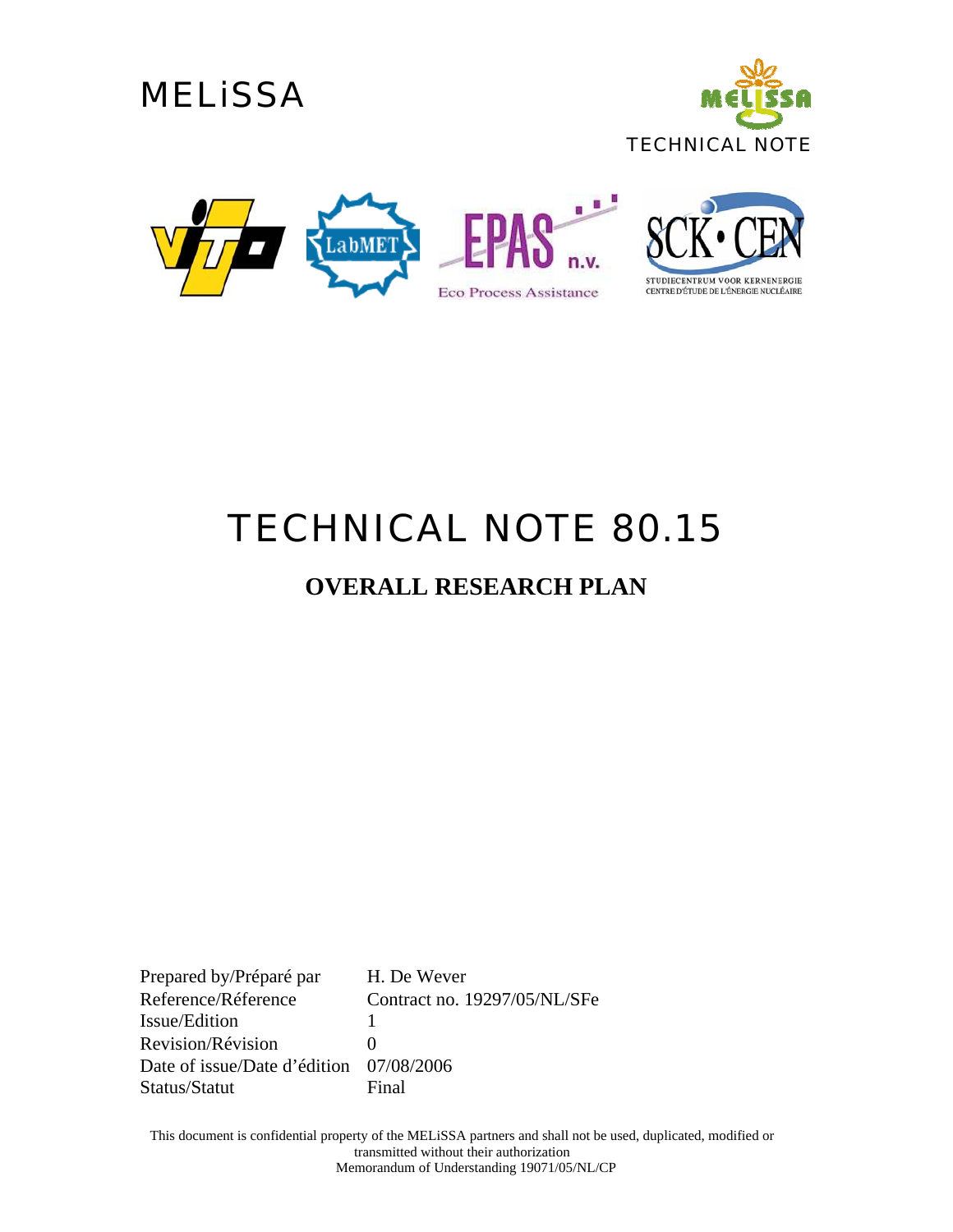

#### APPROVAL

| Title | Overall research plan | <b>Issue</b> | Revision |  |
|-------|-----------------------|--------------|----------|--|
| Titre |                       | Edition      | Révision |  |

| Author | H. De Wever | Date | 07/08/2006 |
|--------|-------------|------|------------|
| Auteur |             | Date |            |

| Approved by  | B. Lamaze |      | Date 07/08/2006 |
|--------------|-----------|------|-----------------|
| Approuvé par |           | Date |                 |

#### CHANGE LOG

| Issue/ <i>Edition</i> | Revision/Révision | Status/Statut | Date/Date |
|-----------------------|-------------------|---------------|-----------|
|                       |                   |               |           |
|                       |                   |               |           |
|                       |                   |               |           |

#### Distribution List

| Name/Nom     | Company/Société | Quantity/ <i>Quantité</i> |
|--------------|-----------------|---------------------------|
| B. Lamaze    | <b>ESA</b>      | $1 +$ electronic          |
| H. De Wever  | <b>VITO</b>     | $1 +$ electronic          |
| J. Bursens   | LabMET          | electronic                |
| L. Hendrickx | <b>SCK</b>      | electronic                |
| N. Michel    | <b>EPAS</b>     | electronic                |
| G. Dussap    | <b>UBP</b>      | electronic                |
| F. Godia     | <b>UAB</b>      | electronic                |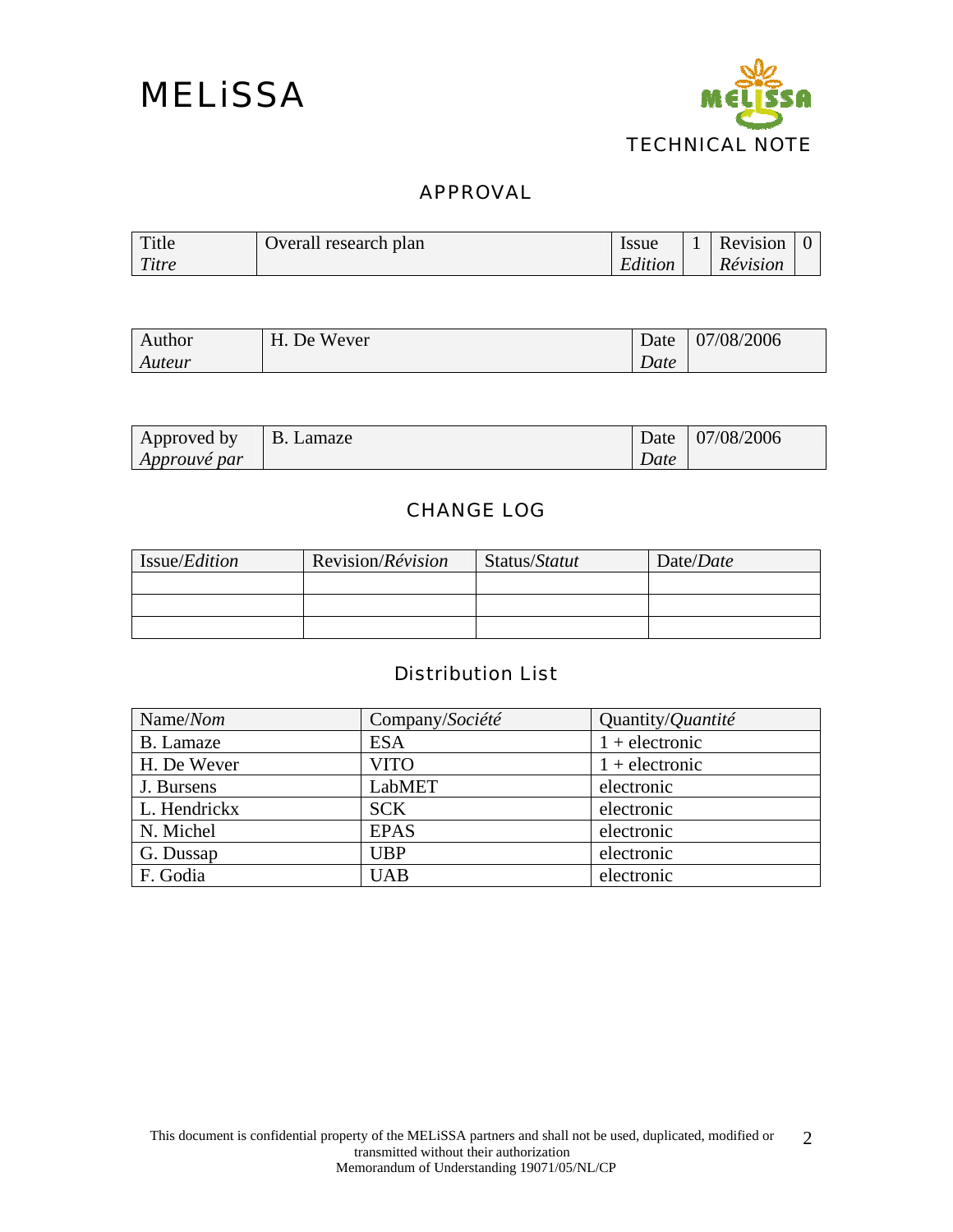### **MELISSA**



#### **TABLE OF CONTENT**

| 2.6. Microcompounds introduced by MELiSSA organisms (TN80.11 and TN80.14) 8 |
|-----------------------------------------------------------------------------|
|                                                                             |
|                                                                             |
| 2.9. Hormones and pharmaceutical drugs countermeasures (TN80.13) 9          |
|                                                                             |
|                                                                             |
|                                                                             |
|                                                                             |
|                                                                             |
|                                                                             |
|                                                                             |
|                                                                             |
|                                                                             |
|                                                                             |
|                                                                             |
|                                                                             |
|                                                                             |
|                                                                             |
|                                                                             |
|                                                                             |
|                                                                             |
|                                                                             |
|                                                                             |
|                                                                             |
|                                                                             |
|                                                                             |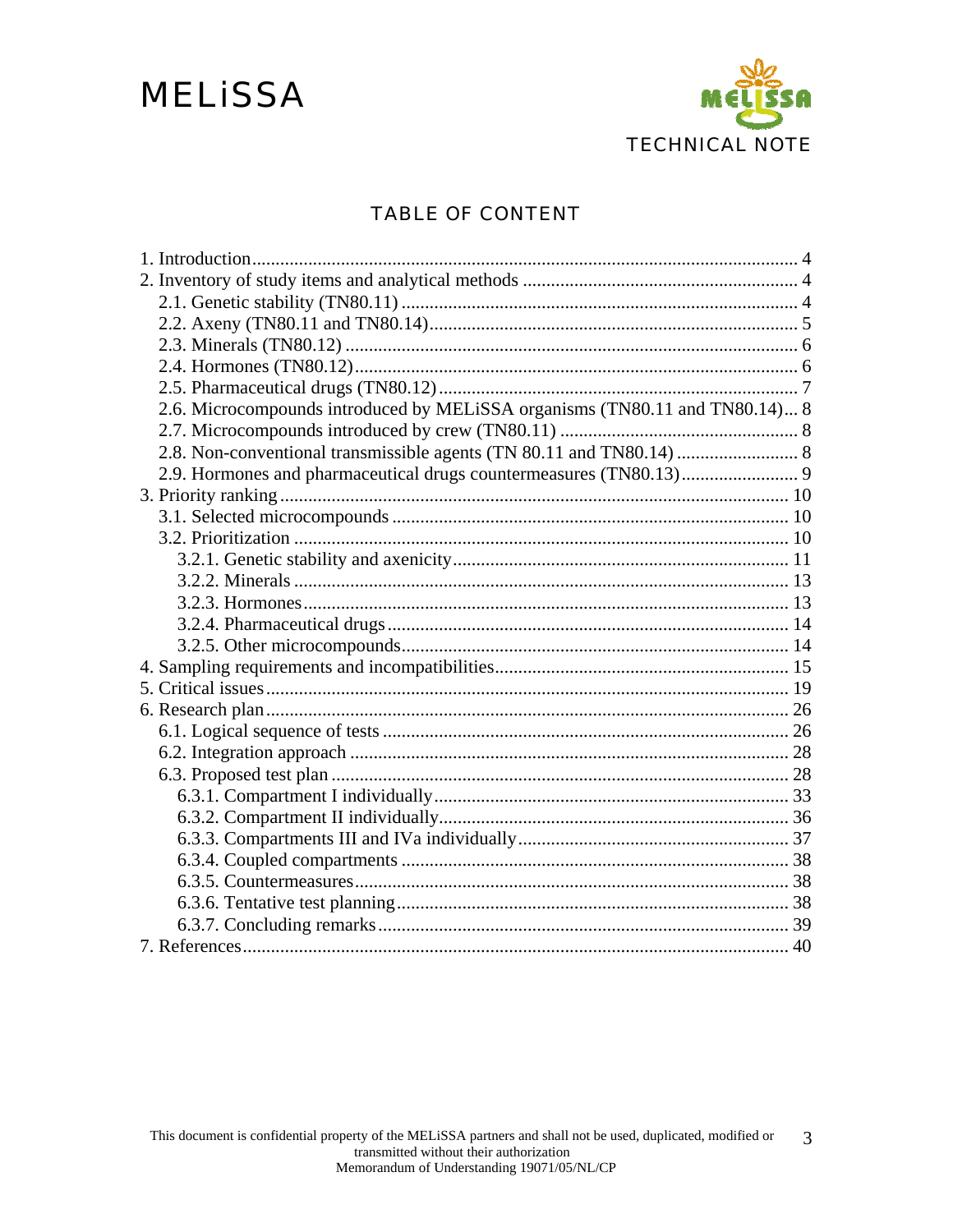

#### <span id="page-3-0"></span>**1. Introduction**

Within BELISSIMA, a small-scale MELiSSA loop will be constructed to monitor the behaviour of various microcompounds in this model closed loop system. In TN80.11 till TN80.14, an inventory has been made of possible study items, including genetic stability and axenicity, minerals, hormones, pharmaceutical drugs, other biosafety issues and countermeasures for microcompounds. All these studies cannot be performed within the current contract but the loop design has to be such that it accommodates for all these investigations on the long term.

In this TN, we will summarize the potential study items, analytical methods and their design requirements. The topics will be given a priority ranking and taking into account certain incompatibilities, a logical sequence of experiments and associated integration strategy will be proposed.

In preparation of this TN, the selection of microcompounds, the proposed analytical methods and a research plan were discussed with external experts during a workshop. This TN reflects the outcome of the workshop which are extensively documented in the minutes of the meeting.

#### **2. Inventory of study items and analytical methods**

The paragraphs below are a summary of TN80.11 till 80.14.

#### **2.1. Genetic stability (TN80.11)**

Various types of interaction of microcompounds with micro-organisms exist that may affect genetic stability. Micro-organisms have been shown to possess binding capacity for hormones. Some synthetic hormones possessed antibacterial action, whereas natural estrogens had no significant effect on growth and androgens promoted or inhibited growth of selected bacteria. Microbial decomposition and transformation of steroid hormones has been reported. Some plants produce phytoestrogens which protect against fungal and bacterial pathogens. Widespread use of antibiotics has increased bacterial resistance against antibiotics and introduces shifts in microbial ecosystems. Horizontal gene transfer will be discussed in [2.8.](#page-7-1)

Information on the influence of micropollutants on plants is rather limited. However, in some cases plants produce metabolites from particular organic pollutants which have estrogenic activity.

Evidently, both plants and micro-organisms need minerals and trace elements for optimal growth. Both shortages and surpluses may induce stress and inhibit growth.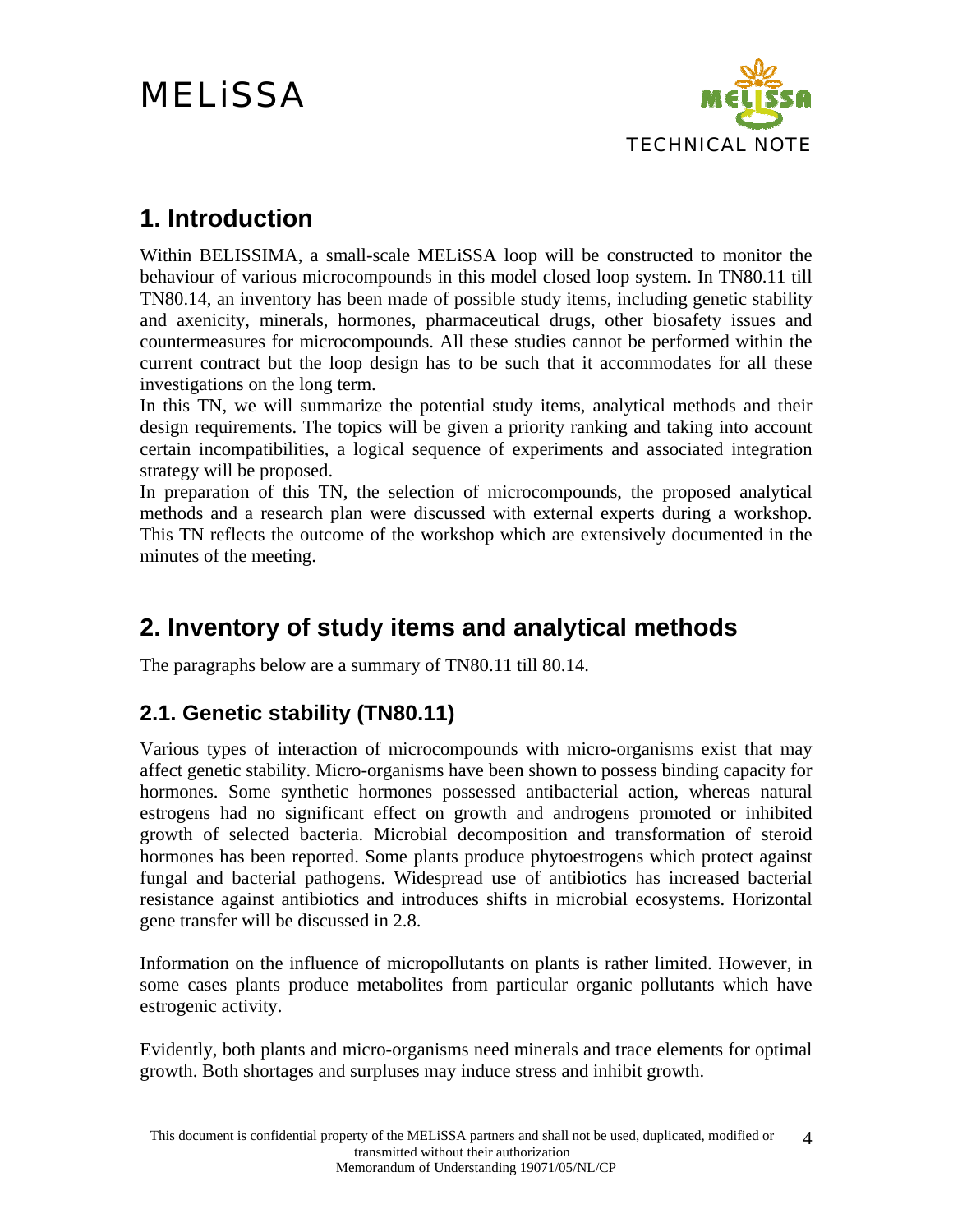

<span id="page-4-0"></span>The stresses to be studied in BELISSIMA include shortages and surpluses of minerals, the presence of hormones or pharmaceutical products, etc. Other types of stresses (e.g. pH, oxidative stress, temperature, etc.) occur as well, but are not the scope of BELISSIMA. They are studied in the framework of MELGEN.

Methods to measure metabolic stability and stress response on MELiSSA organisms have been developed in MELGEN. Flow cytometry turned out to be a fast means to obtain information on physiological status and metabolism in the presence of certain stresses. 2D-proteomics can be used to detect protein modifications at the molecular level in stress conditions. This approach has been initiated for the MELiSSA strains *Rhodospirillum rubrum* and *Arthrospira platensis*. The third technology which has been used before is MALDI-TOF-MS. It can be used to monitor physiological changes in intact cells, under specific conditions.

#### **2.2. Axeny (TN80.11 and TN80.14)**

Compartments II to IVa in the MELiSSA loop are axenic. It is important to control their axenicity because contaminants may lead to instabilities and even collapse of the closed loop system. Furthermore, the *Arthrospira* and *Rhodospirillum* biomass may become unsuitable for human consumption. Loss of axenicity may lead to problems of horizontal gene transfer (see [2.8\)](#page-7-1), problems with toxin production (see [2.6\)](#page-7-2) or the presence of pathogens.

MELiSSA bacteria may escape from their intended compartment and cause severe problems in other parts of the loop. Particularly the consortium in compartment I will probably be the major source of contamination and a likely source of human or plant pathogens. Candidate pathogens may become highly virulent after repeated passage through a human host. Plant pathogens may affect food quality.

Contamination of the MELiSSA loop with organisms appearing in the air or surfaces of the space vehicles or organisms from the human body can occur when feed is introduced to or waste removed from the loop, when filters need to be replaced, etc.

Biological contaminants can be bacteria, viruses, protozoa or fungi. Contamination of the MELiSSA cycle with higher organisms is unlikely. The feed entering compartment I will inevitably consist of fecal microbiota of healthy persons and of microbiota residing on fresh vegetables or linked to the rhizosphere. In relation to human or plant diseases, pathogens will appear as well. Human pathogens that spread feco-orally include bacteria, viruses and protozoa. The majority of plant diseases are caused by fungi, and to a lesser extent by bacteria.

Even though no known phages have been described in literature, the MELiSSA organisms should be checked for the presence of phages which could revert to the lytic mode of life under certain conditions and hence present a risk to the closed loop.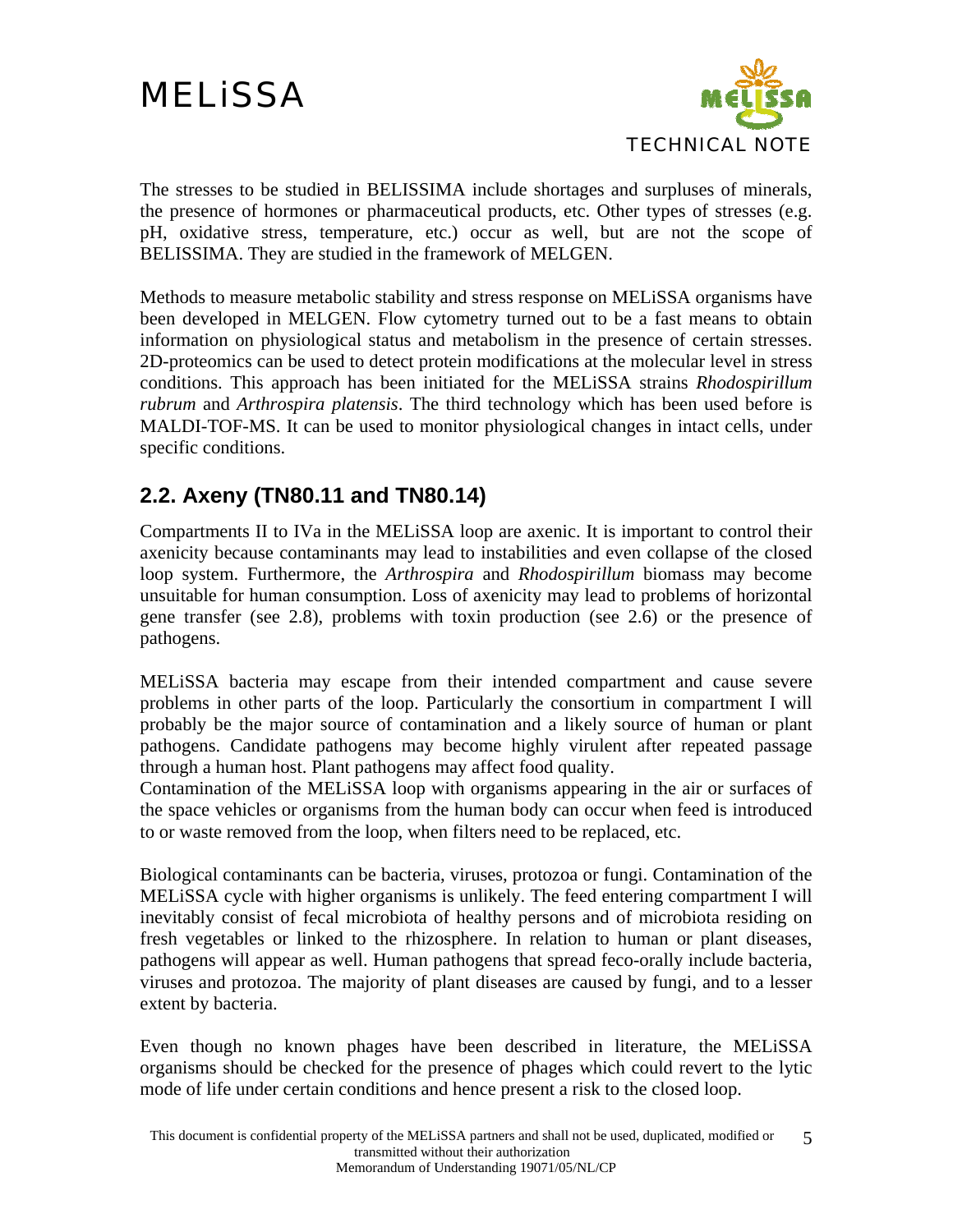

<span id="page-5-0"></span>Finally, in view of the unknown composition of compartment I, unusual organisms such as nanobacteria, or hitherto unknown species, may occur in the MELiSSA loop.

Methods to check axenicity, vary from classical cultivation on solid media or in broth, microscopic techniques, flow cytometry, to molecular techniques. Flow cytometry seems suitable to detect single cell organisms against a background of *Arthrospira*, but not to distinguish contaminants from *Rhodospirillum rubrum*. Proteomics could be used for the characterization of contaminants in the MELiSSA compartments as well. Molecular tools are suitable mainly for well-known pathogens. They are more difficult to use when the identity of the contaminants is not known.

#### **2.3. Minerals (TN80.12)**

A multitude of minerals is essential for biochemical and physiological functions of the MELiSSA organisms. The main aim of BELISSIMA is to study mineral uptake by the biomass in the different compartments, and to detect shortages or excesses. Particularly the slow growing nitrifying bacteria and some microbial communities in compartment I (e.g. acetogens) may be very sensitive to the mineral composition of the media. Release of minerals due to biomass lysis, is possible in compartment I.

In addition to biological processes, other types of transformations may occur as well. Concerning the micro-elements, the multivalent ones have the highest potential for nonbiological transformation. The presence of carbonates and phosphates and elevated temperatures may lead to precipitation reactions in the first compartment. High levels of carbonates in compartment IVa may have a similar effect. As a result of complexation reactions, ions may be retained by the membrane filtration unit in compartment I. If metals occur in the feed, they may adsorb on the biomass of compartments II and IVa, affecting its nutritional quality. Monovalent ions are expected to flow through the compartments. However, Na, K and Cl are important for the higher plant compartment, for overall salinity and toxicity and for charge balances.

Analytical methods in the required concentration range are Inductively Coupled Plasma Emission Spectroscopy (ICP), Atomic Absorption Spectrophotometry (AAS), etc. for the cations. For the anions, anion chromatography is a suitable technique. Determinations on solid fractions are preceded by microwave digestion.

#### **2.4. Hormones (TN80.12)**

Both hormones of natural origin and the synthetic hormone can be present in the feed to compartment I. Natural female and male sex hormones (estrogens and androgens) as well as the synthetic hormone used in the female anticonceptive pill (i.e.  $17\alpha$ -ethinylestradiol) are most likely to occur. Data on their biodegradability varies for the natural hormones.  $17\alpha$ -Ethinylestradiol is generally considered to be recalcitrant. Except for the parent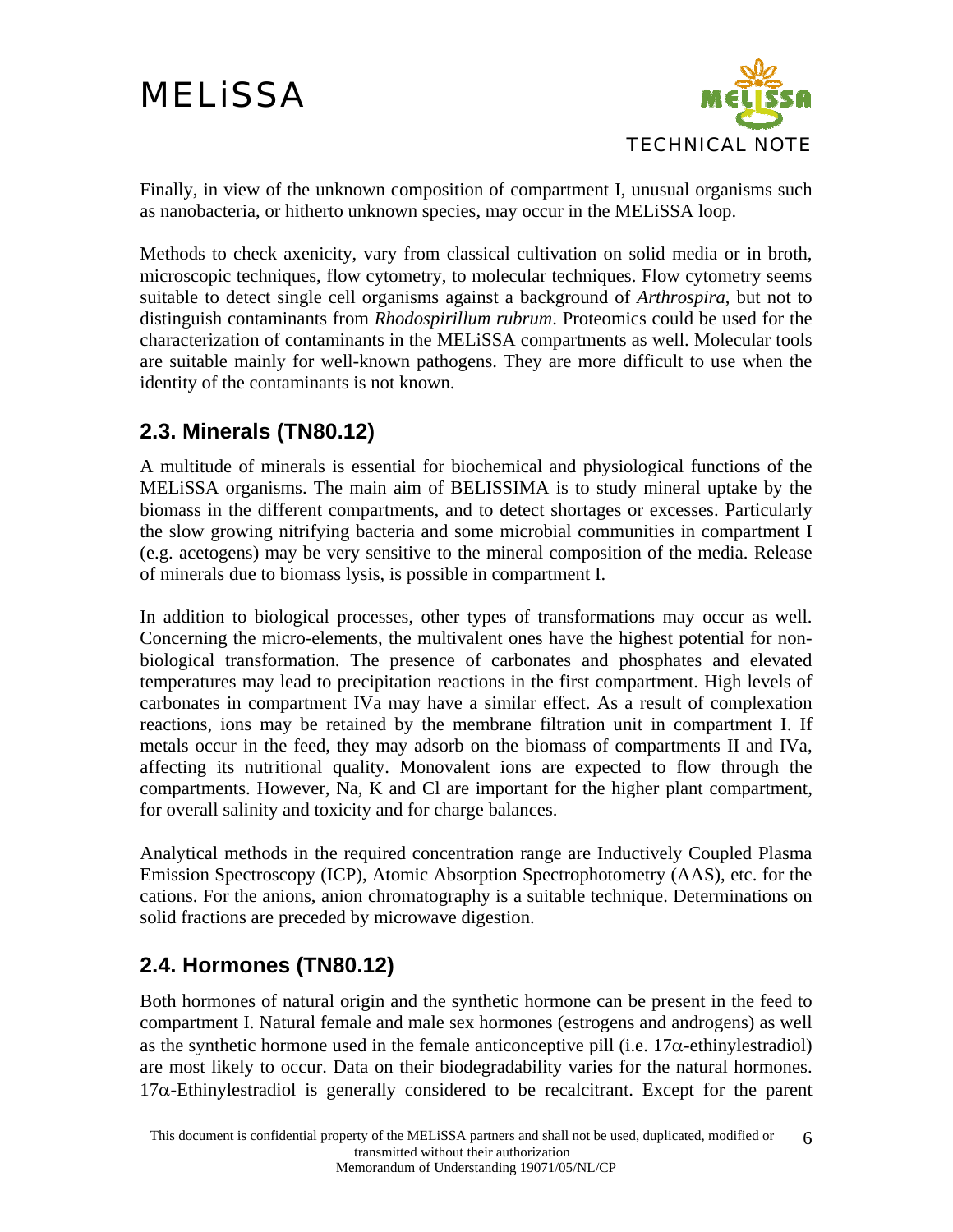

<span id="page-6-0"></span>compounds, metabolites or conjugated compounds can be present or may appear during degradation or transformation in the MELiSSA loop. Deconjugation may occur as well, although it is not clear to what extent the microbial population in compartment I and the other MELiSSA organisms have the potential to do so.

Bioanalytical techniques screening for total mass balances allow hormone measurement in the required concentration range. Selected assays are available as well, to detect the spectrum of specific hormones. In addition, analytical methods (LC-MS) have been developed to measure concentrations of specific compounds.

Other human hormones are the thyroid and corticosteroid ones. Since their environmental effects have not been well studied and no negative influences have been documented, they seem less relevant for the BELISSIMA study than the sex hormones.

Phytohormones occur naturally in all plant material and may be introduced with the plant material in compartment I. In an open loop, the feed to compartment I will be a source of phytohormones. If they are not degraded in compartments I to III, they will reach compartment IVb, and they can interfere with normal growth of the higher plants. In a closed loop system, the phytohormones produced by compartment IVb itself will be fed to compartment I and may accumulate in the loop.

As yet, we can only speculate on the effect and fate of hormones in the loop, as biological pathways at thermophilic conditions are to a great extent unknown.

#### **2.5. Pharmaceutical drugs (TN80.12)**

Major inputs of pharmaceutical drugs and their metabolites will occur through urine and fecal material. The number and type of drugs allowed on a space mission is strictly limited. These include antibiotics, anti-inflammatory agents and aspirin.

Since it will not be possible to study all pharmaceuticals, a selection was made as follows. We first compiled monitoring data for pharmaceuticals on earth and then crossed them with the active substances of pharmaceuticals present in space medical kits. These were further narrowed down to a selection that represented various classes of compounds with various physicochemical properties and biodegradability. The proposed set of substances consisted of the antibiotics sulfamethoxazole (sulfonamide) and ciprofloxacin (fluoroquinolone), the analgesic/anti-inflammatory compound diclofenac, the β-blocker metoprolol and the antidepressant diazepam. During the workshop, the experts suggested to also include the anti-inflammatory compound acetylsalicylic acid (aspirin) to the selection (TN80.12).

Since monitoring data are available, analytical methods for detection of these compounds have been developed. The monitoring of these pharmaca is commonly performed in aqueous media and occurs through automated extraction followed by LC/MS.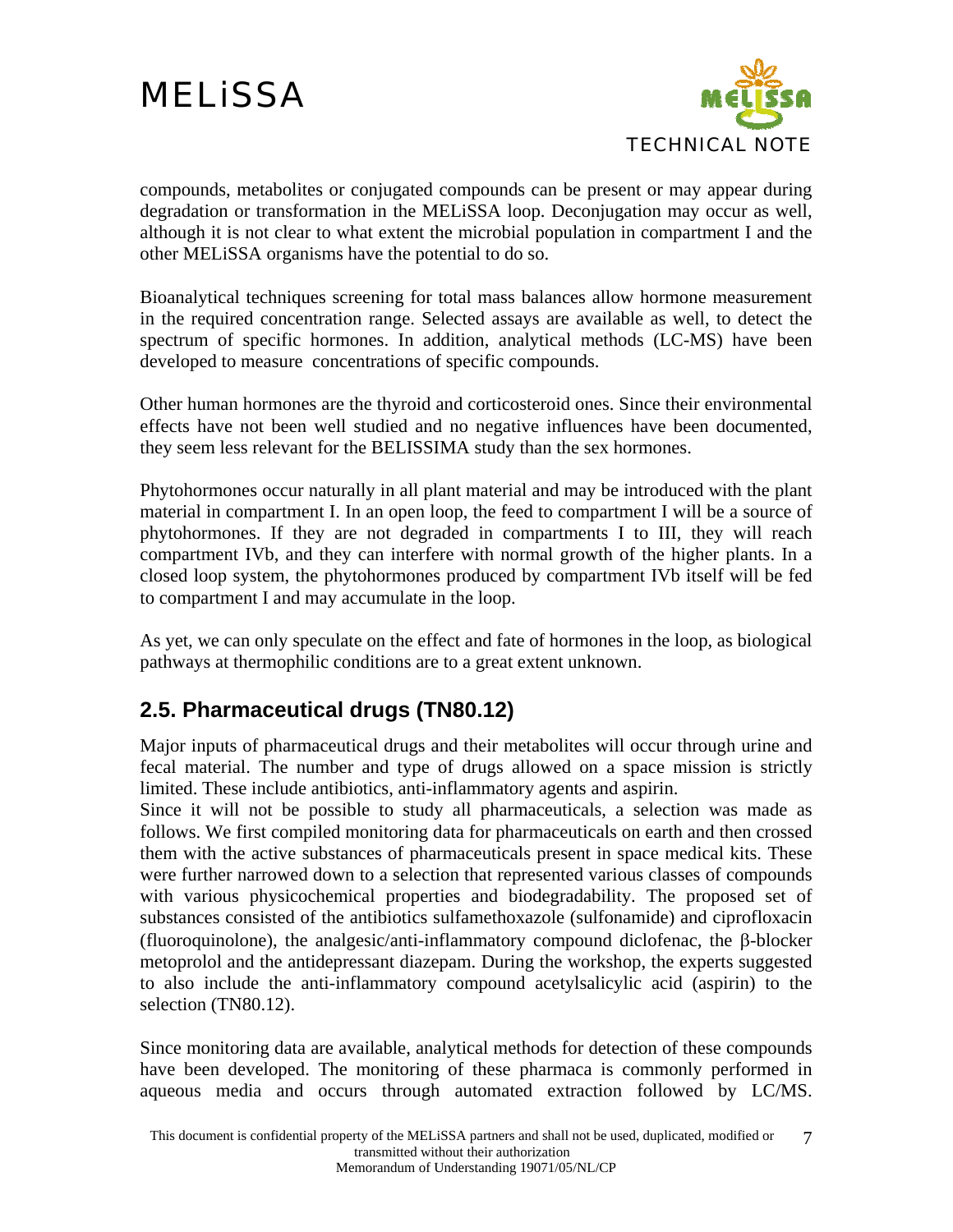

<span id="page-7-0"></span>Determination of the intermediates of these pharmaca and the fractions adsorbed to the solid matrices present in different MELiSSA compartments, remains a largely uncharted territory.

#### <span id="page-7-2"></span>**2.6. Microcompounds introduced by MELiSSA organisms (TN80.11 and TN80.14)**

All groups of cyanobacteria are known to produce toxins. Their production by the MELiSSA *Arthrospira* strain should therefore be tested. Similarly, the production of bacteriocins has been described for non-sulphur purple photosynthetic bacteria and may thus be relevant for *Rhodospirillum rubrum*. Bacteriocins are proteinaceous toxins produced by non-pathogenic bacteria to inhibit the growth of similar bacteria. Fungi, e.g. those found on fresh vegetables, may produce mycotoxins.

Quorum sensing bacteria produce chemical signal molecules, which bacteria use to synchronize certain behaviour. Some signals cause plant pathogens to switch to an infective stage. The presence of some of these pheromone-like substances can be determined.

The only pesticides which could enter the MELiSSA loop would be the ones allowed in biological farming. This is mostly copper or insecticidal or fungicidal extracts from plants.

#### **2.7. Microcompounds introduced by crew (TN80.11)**

Lists of personal care products used on space missions are available. However, grey water and tissues - the most probable sources of these products - are not fed into the MELiSSA loop and are not further considered here.

#### <span id="page-7-1"></span>**2.8. Non-conventional transmissible agents (TN 80.11 and TN80.14)**

Non-conventional contaminants of biological origin can disturb the genetic stability of the MELiSSA compartments and may contribute to horizontal gene transfer. Three mechanisms of horizontal gene transfer have been described:

- Transformation is a process in which bacterial cells incorporate naked DNA from their surroundings. This can be achieved in test tubes and requires the presence of competent cells. This process is likely to occur in the MELiSSA loop, particularly under the extreme conditions of compartment I.
- Phages can incorporate small DNA fragments from a first host and inject them in a second one after infection. This process is called transduction and has been demonstrated in several natural environments.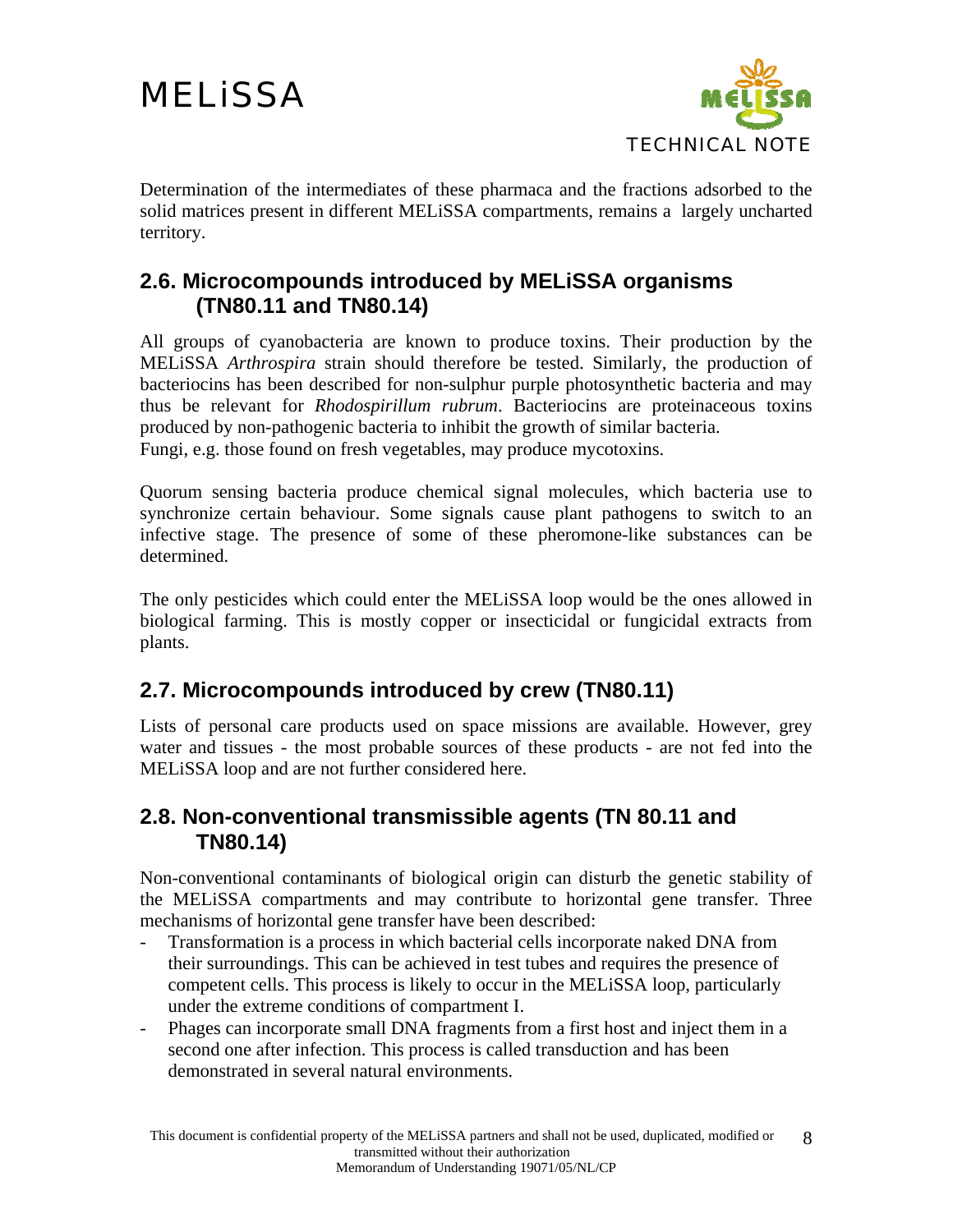

<span id="page-8-0"></span>- Plasmid-mediated conjugative transfer is probably most important in confined environments. Especially, conjugative plasmids with a broad host range may present a problem because they are not only able to disseminate the genes they carry, but can also mobilize other plasmids or trigger the release of transposable elements or genes (which can be related to virulence, antibiotic resistance, toxin production). Among the MELiSSA strains *R. rubrum* seems most permeable to plasmid-mediated gene dissemination. Its position just downstream of compartment I may enhance this feature.

Methods to study horizontal gene transfer are available.

With respect to free genetic elements, the uptake of free RNA or proteins by bacteria has not yet been described in literature. As opposed to RNA, free DNA and plasmids may be more stable and cycle through the loop. Their uptake as soluble substances can be achieved in test tubes but requires specific conditions to occur in 'natural' environments. Plasmid-mediated transfer of genes rather than the direct uptake of free plasmids is expected to be much more relevant for further study.

Prions are structurally proteins, but they are highly resistant towards classical inactivation and sterilization methods. According to recent literature, they are common in nature and may have beneficial or detrimental effects (oral communication Pechère). However, the consequences of their abundance are not known and no monitoring methods are currently available. The probability of prion occurrence in the loop is considered to be low. In any case, they have not been linked to pathogenicity.

#### **2.9. Hormones and pharmaceutical drugs countermeasures (TN80.13)**

Countermeasures include both physicochemical and biological techniques which may be implemented in the MELiSSA loop when e.g. accumulation of specific microcompounds has been demonstrated. Biological techniques require the availability of micro-organisms capable of their degradation and can be highly specific. Physicochemical techniques such as membrane filtration or sorption processes are typically not selective and will remove all microcompounds with similar properties. Other types of countermeasures may consist of preventive measures, e.g. separate treatment of waste from crew members temporarily taking drugs, avoidance of recalcitrant drugs and hormones, or pretreatment of the feed to the MELiSSA loop, e.g. pretreatment of urine or waste.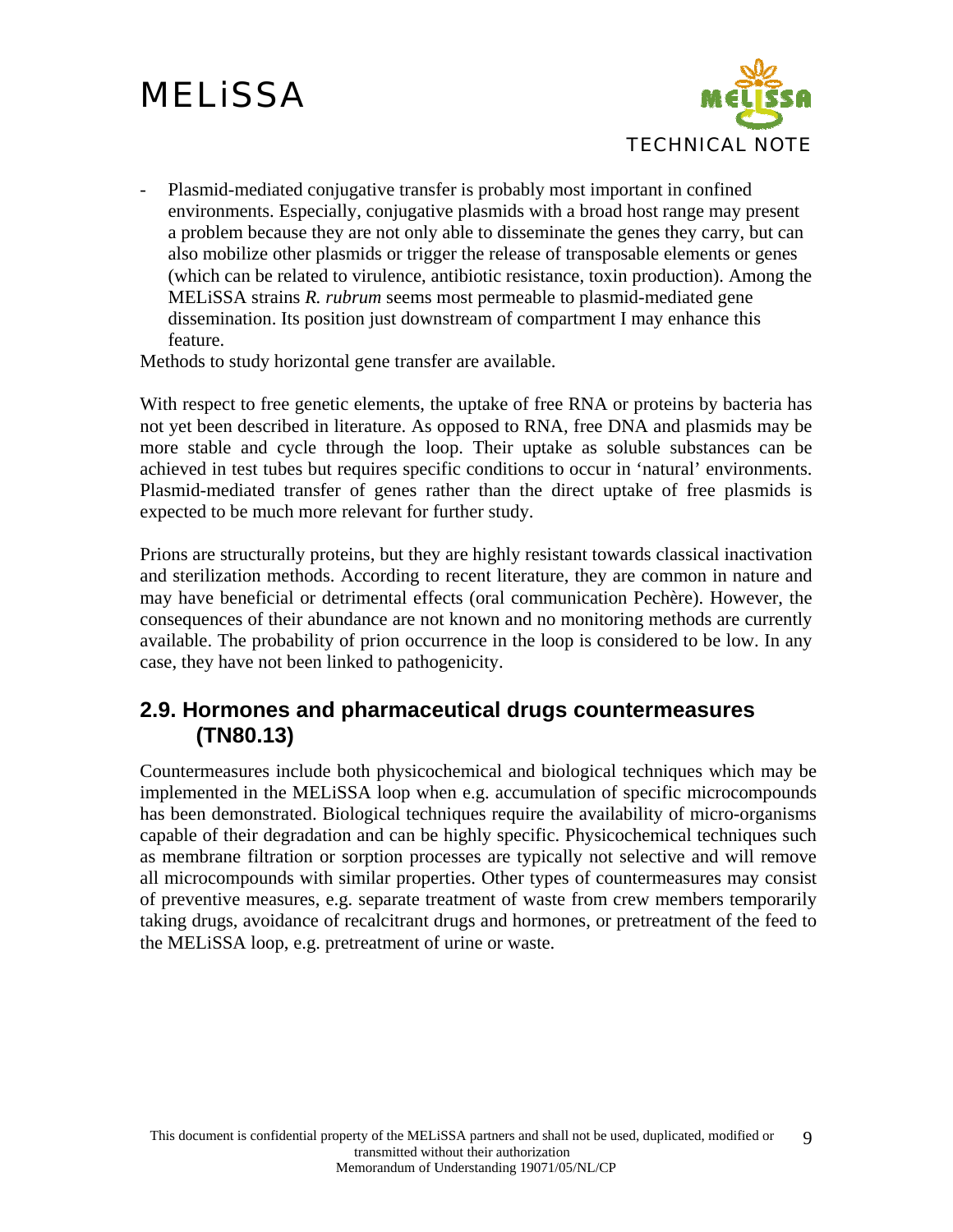

#### <span id="page-9-0"></span>**3. Priority ranking**

#### <span id="page-9-1"></span>**3.1. Selected microcompounds**

Based on discussions with external experts the following set of microcompounds was selected for further study

- micro-organisms: bacteria, viruses, fungi, protozoa, higher organisms, unusual organisms
- minerals
	- macro-elements: P, S
	- cations: Na, K, Ca, Mg, Mn, Fe, Zn, Cu, Co, Mo, Se, W
	- anions: Cl
- hormones: natural male and female sex hormones, synthetic female hormone, thyroid and corticosteroid hormones, phytohormones
- pharmaceutical drugs
	- antibiotics
		- sulfonamide: sulfamethoxazole
		- fluoroquinolone: ciprofloxacin
	- analgesic and anti-inflammatory agents: acetylsalicylic acid and diclofenac
	- β-blocker: metoprolol
	- antidepressant: diazepam.

The choice of countermeasures has not been finalized. This will largely depend on the results obtained for the various microcompounds in the MELiSSA loop. Current knowledge indicates that the synthetic hormone  $17\alpha$ -ethinylestradiol is recalcitrant, that diclofenac is poorly degradable in aerobic conditions and that ciprofloxacin is mainly removed through sorption. So these may be suitable candidates for further study of countermeasures.

#### **3.2. Prioritization**

The list of study items of [3.1](#page-9-1) will be ranked according to priority. Two criteria will be used to achieve this. The first one relates to the availability of well-described analytical methods for quantification of the target compounds. The second one estimates the relevance of the study item for BELISSIMA. The different topics were then given a priority score. Priority 1 is the highest priority and is given to topics for which analytical methods are available and which have high relevance for further study. Priority 3 is the lowest score and is assigned to topics for which no method is available or quantification is difficult and which have low relevance for BELISSIMA. Study items with intermediate relevance received a priority 2 score.

[Table 1](#page-11-0) describes the analytical methods and relevance per topic as well as the final priority scores.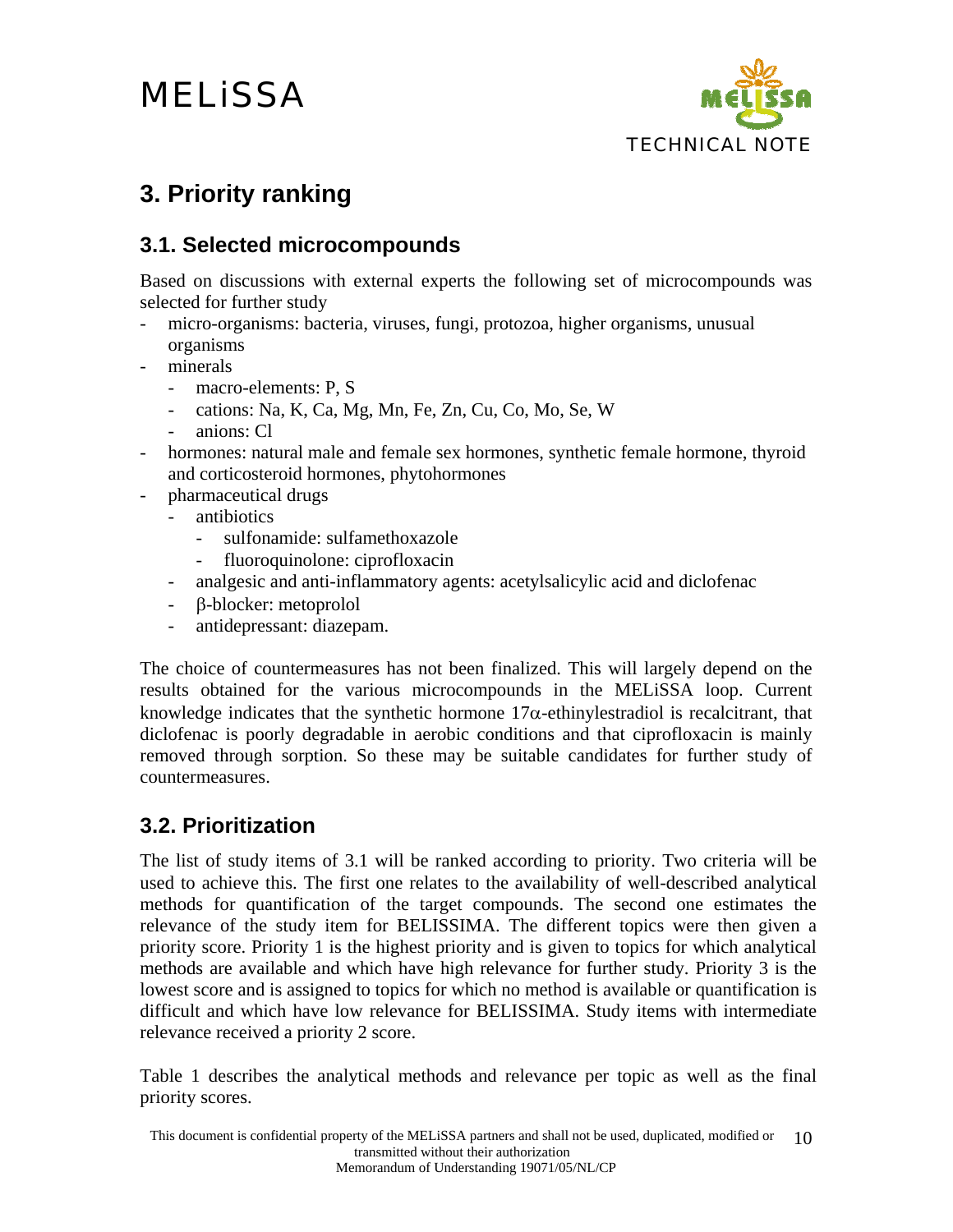

#### <span id="page-10-0"></span>**3.2.1.Genetic stability and axenicity**

For the study of genetic stability, methods have been tested in MELGEN. Four methods can be used, each providing a different level of detail on changes in the micro-organism concerned. Relevance for BELISSIMA and for MELiSSA in general is high because shifts in the metabolism or physiological status may affect the kinetics of the MELiSSA organisms and the overall performances and therefore control of the loop.

Three MELiSSA compartments are operating under axenic conditions, CII till CIVa. Loss of axenicity may lead to collapse of the compartment. In addition, the potential presence of pathogenic contaminants will affect nutritional quality of the biomass in compartments II and IVa. Methods for axenicity assessment have as yet been tested in MELGEN for *Rhodospirillum* and *Arthrospira*. The main problem consists of detecting contaminants against a high background of the 'indigenous' organism. This has not yet been completely resolved.

When the different classes of micro-organisms are considered, the availability of analytical methods as well as their relevance for BELISSIMA varies largely. Protozoa and higher organisms are generally aerobic and grow optimally at mesophilic temperatures. Hence, they will not survive the conditions in compartment I. Furthermore, they will be retained by the ultrafiltration membranes used for solid-liquid separation in compartment I, since the pore diameters of 50 nm are smaller than the cell dimensions. The same is true for fungi but their relevance for BELISSIMA is somewhat higher because they have the capacity to form spores and may also form toxins. Both types of products will not be retained by the membrane filtration unit. Fungi therefore were given a priority score 2 as opposed to protozoa and higher organisms.

Bacteria and viruses have the highest priority for further study. Both classes will continuously enter the first compartment through the feed. They will mainly be mesophilic species coming from the gastro-intestinal tract or contaminants of the plant material. Although their numbers will strongly be reduced under the pasteurising conditions in compartment I, total elimination is not expected due to the high initial numbers. Bacteria will additionally be retained by the membrane to a large extent, but may still appear in the permeate. Some bacteria may form spores (particularly under extreme environmental conditions) and toxins as well, which make them highly relevant for further study. Compared to bacteria, reduction of viral counts will be much lower, due to their smaller dimensions and to their resistance to adverse environmental conditions. The class of unusual organisms gets the lowest priority because we very often do not

know what we have to look for and no defined analytical methods are available.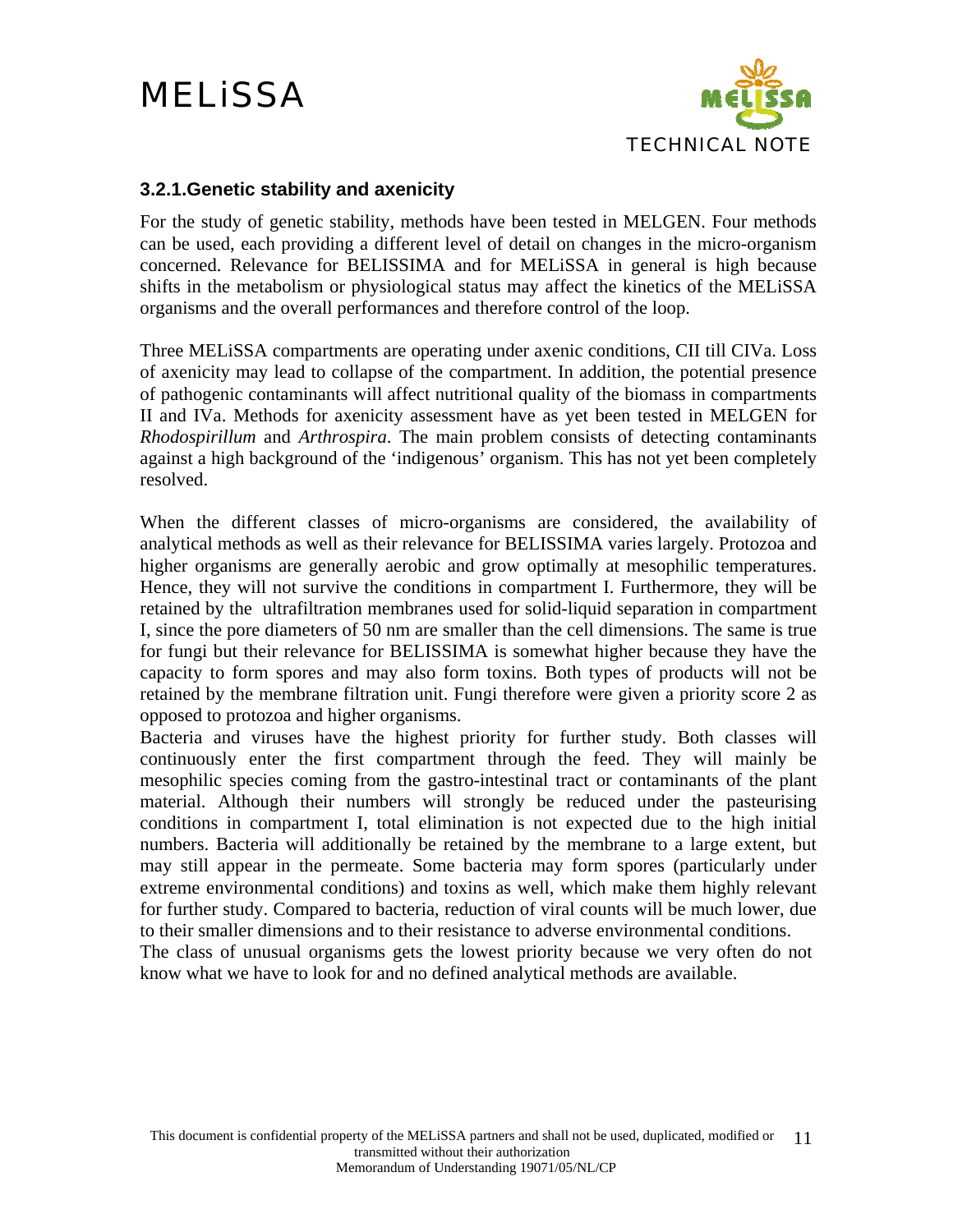

| Table 1: Priority ranking of microcompound study items in BELISSIMA. Italics refer to general   |
|-------------------------------------------------------------------------------------------------|
| study items, which are further subdivided when relevant. CI: compartment I of the MELiSSA loop. |

<span id="page-11-0"></span>

| <b>Study item</b> | analytical method                                   | relevance for BELISSIMA               | priority                  |
|-------------------|-----------------------------------------------------|---------------------------------------|---------------------------|
| genetic stability | flow cytometry                                      | high because system behaviour and     |                           |
|                   | 2D-Proteomics                                       | control model rely on it              |                           |
|                   | Transcriptomics                                     |                                       |                           |
|                   | <b>MALDI-TOF-MS</b>                                 |                                       |                           |
| axenicity         | flow cytometry                                      | high due to potential impact on       | $\boldsymbol{\mathit{1}}$ |
|                   | proteomics                                          | food production and quality           |                           |
| bacteria          | classical culture methods                           | high due to high input in CI and      | $\mathbf{1}$              |
|                   | molecular methods                                   | high potential for transfer through   |                           |
|                   |                                                     | loop                                  |                           |
| viruses           | first concentration step                            | high due to high input in CI and      | $\mathbf{1}$              |
|                   | then cell cultures, molecular                       | high potential for transfer through   |                           |
|                   | methods,                                            | loop                                  |                           |
|                   | immunoassays                                        |                                       |                           |
| fungi             | culture-based methods                               | intermediate,<br>these<br>aerobic     | $\overline{2}$            |
|                   |                                                     | organisms will probably not survive   |                           |
|                   |                                                     | in CI but may form spores and         |                           |
|                   |                                                     | toxins                                |                           |
| protozoa          | first concentration step                            | they will<br>low because<br>hardly    | 3                         |
|                   | immunoassays,<br>then                               | survive the thermophilic anaerobic    |                           |
|                   | microscopy, etc.                                    | conditions in CI and are retained by  |                           |
|                   | difficult<br>cysts<br>very<br>to                    | the ultrafiltration unit              |                           |
|                   | measure                                             |                                       |                           |
| higher organisms  | various depending on target                         | low, not expected in the loop         | 3                         |
|                   | organism                                            |                                       |                           |
| unusual organisms | mostly not available                                | low because we do not know what       | $\overline{3}$            |
|                   |                                                     | to look for                           |                           |
| minerals          | ICP                                                 | high in view of mass balances,        | $\boldsymbol{l}$          |
|                   | AAS                                                 | growth kinetics, potential toxic      |                           |
|                   | Anion chromatography                                | effects                               |                           |
| hormones          |                                                     |                                       |                           |
| human<br>sex      | bioanalytical techniques                            | high because always present in        | $\mathbf{1}$              |
| hormones          | selected bioassays                                  | urine                                 |                           |
| other<br>human    | methods available                                   | because<br>environmental<br>low<br>no | 3                         |
| hormones          |                                                     | effects documented                    |                           |
| phytohormones     | available<br>for<br>selected                        | intermediate because presence in      | 2                         |
|                   | compounds                                           | feed to CI not known                  |                           |
| pharmaceutical    | techniques<br>various                               | high, but not continuously present    | $\mathcal{I}$             |
| drugs             | depending<br>compound<br>on                         | in feed to CI, only during illness of |                           |
|                   | properties                                          | crew                                  |                           |
|                   | other microcompounds introduced in the MELiSSA loop |                                       |                           |
| toxins            | immunoassays                                        | intermediate<br>because<br>toxin      | 2                         |
|                   | cell cultures                                       | production by micro-organisms in      |                           |
|                   |                                                     | MELiSSA loop is not documented        |                           |

This document is confidential property of the MELiSSA partners and shall not be used, duplicated, modified or 12 transmitted without their authorization Memorandum of Understanding 19071/05/NL/CP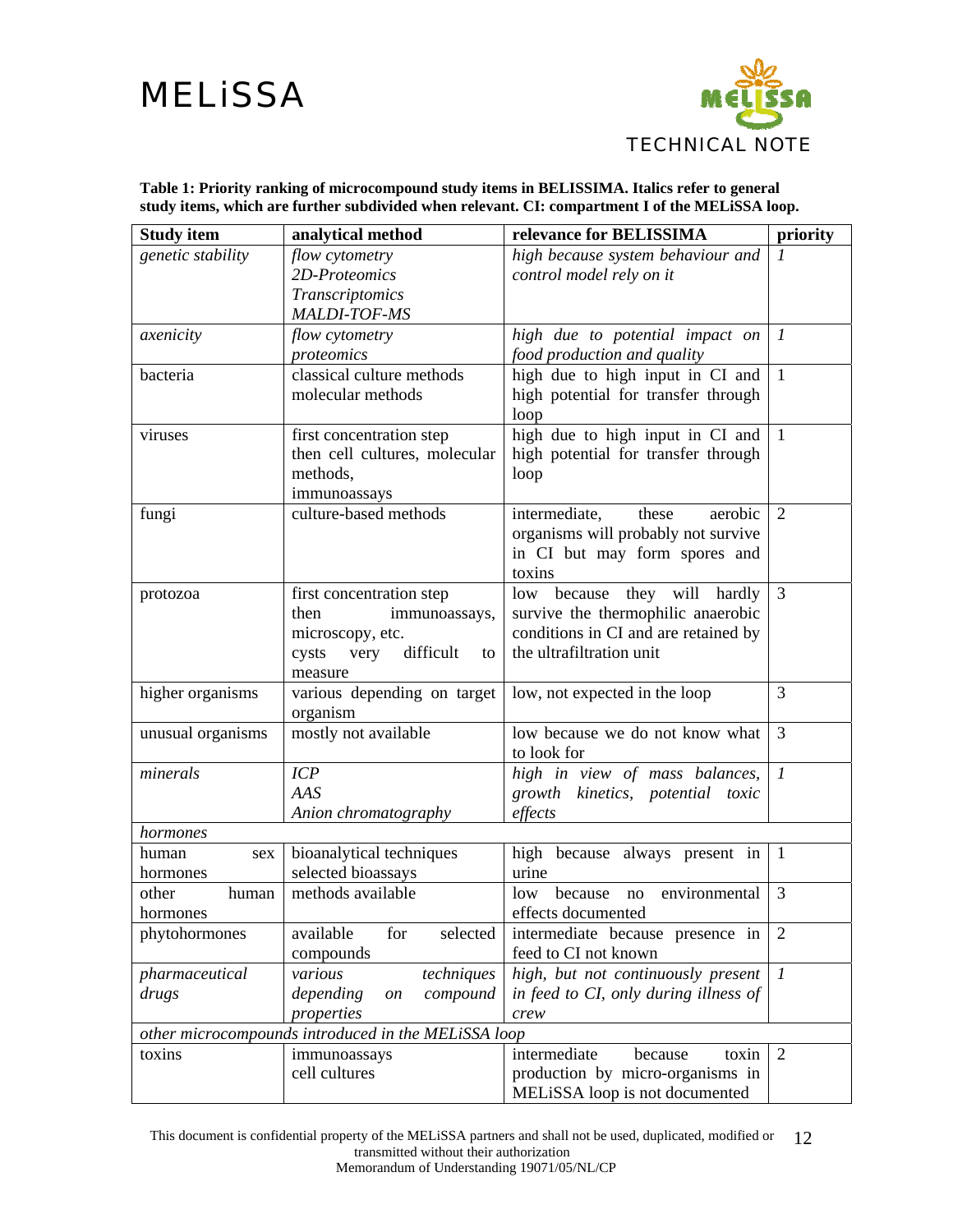

<span id="page-12-0"></span>

| <b>Study item</b>                     | analytical method                              | relevance for BELISSIMA           | priority       |
|---------------------------------------|------------------------------------------------|-----------------------------------|----------------|
| pesticides                            | various techniques depending                   | very low because they are not     | 3              |
|                                       | on compound considered                         | expected in the feed to CI        |                |
| microcompounds                        | various methods depending                      | low because grey water not fed to | 3              |
| introduced by crew                    | on compounds considered                        | <b>MELiSSA</b>                    |                |
| non-conventional transmissible agents |                                                |                                   |                |
| free RNA                              | available                                      | low because not stable            | 3              |
| free DNA                              | available                                      | cells<br>low<br>because competent | 3              |
|                                       |                                                | needed for uptake                 |                |
| plasmids                              | available                                      | intermediate: direct uptake<br>by | $\overline{2}$ |
|                                       |                                                | micro-organisms not documented,   |                |
|                                       |                                                | but conjugation possible          |                |
| proteins                              | available<br>low because degraded by proteases |                                   | 3              |
| prions                                | available<br>for<br>water<br>not               | 10w<br>because<br>human<br>no     | 3              |
|                                       | samples                                        | pathogenicity documented          |                |

#### **3.2.2.Minerals**

Analysis of minerals in the required concentration ranges can be achieved through ICP, AAS or graphite furnace determinations. For anions, anion chromatography is suitable.

Relevance of mineral studies in BELISSIMA is very high. Up to now, mass balances have only been made for C, H, O and N. For the macro-elements P and S, only preliminary data are available. More extensive data are needed to further update the stoichiometry of the reactions in the different compartments and to study mass balances through the loop. For the micro-elements, it is current practice to use synthetic media which have not been optimised for trace element composition. Micro-element utilization and requirements have been studied to some extent in compartment IVa, but more research is needed to detect shortages or surpluses and the stresses they may cause. For these reasons, mineral analysis has the highest priority in BELISSIMA.

#### **3.2.3.Hormones**

Of the different groups of hormones, the human sex hormones have the highest relevance for BELISSIMA. Indeed, assuming a mixed crew, the organic waste will always contain the natural male and female hormones. Providing that the anticonceptive pill is going to be used, the synthetic female hormone will be continuously present as well. For other human hormones, no (negative) impact on the ecosystem has been documented. Therefore, their relevance for study in the loop is low. For phytohormones, the situation is intermediate. They may be introduced in the first compartment with the plant material, but there is currently no hard evidence to confirm this.

In terms of analytical methods, a wide range of mechanism-based bioassays and targeted quantification methods is available for human hormones. For the phytohormones, methods have been described for a limited number of compounds.

As a result, human hormones get the highest priority for research, as opposed to other human hormones and phytohormones.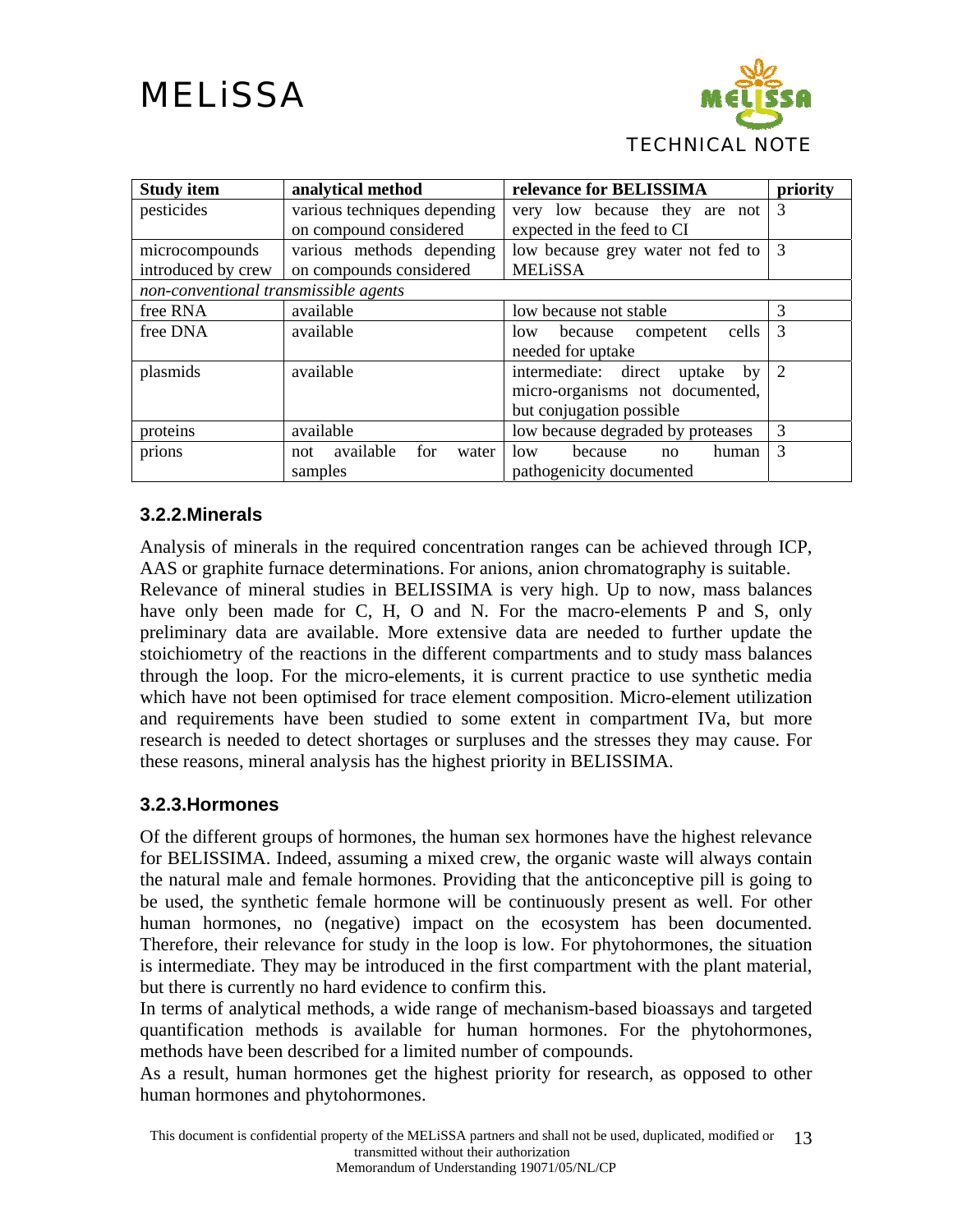

#### <span id="page-13-0"></span>**3.2.4.Pharmaceutical drugs**

Many research papers report on the environmental concentrations of pharmaceuticals all over the world. This implies that methods have been developed for their analysis. This is also the case for the six pharmaceutical compounds selected in BELISSIMA. All of them appear in medical kits for space missions. During periods of crew illness, these compounds will appear in the loop and their discontinuous presence may lead to stresses on the microbial populations. Antibiotics in particular have bactericidal or bacteriostatic effects. For the other compounds, the effect on the MELiSSA organisms and their degradability in the loop remains to be studied. Pharmaceutical drugs therefore get a priority 1 score.

#### **3.2.5.Other microcompounds**

Other microcompounds introduced in the MELiSSA loop, consist of toxins, pesticides and personal care products used by the crew.

Toxins may originate from bacteria and fungi in the loop. At present, toxin production by the MELiSSA organisms is however not documented. Therefore, its relevance for the BELISSIMA study is considered to be intermediate, e.g. when compared to the study of bacteria themselves, and toxin analysis ranks second in terms of priorities.

Pesticides and personal care products have the lowest priority. On the one hand, the input of pesticides is very low since the plant material for compartment I will be purchased from biological agriculture. On the other hand, personal care products typically end up in the grey water stream which is not being directed into the MELiSSA loop.

A final category of microcompounds with potential relevance in terms of biosafety, are the non-conventional transmissible agents. For various reasons, all these agents are considered to have the lowest priority for BELISSIMA. By themselves, these agents do not present a biosafety risk in MELiSSA. Free RNA and proteins are not stable and will be removed through the action of released nucleases and proteases. Free DNA, plasmids and prions are more stable. All these agents may however be involved in horizontal gene transfer and exchange genetic information with host cells. Uptake of free RNA, proteins or plasmids by bacteria is not documented in literature. Uptake of free DNA by cells requires contact with competent bacteria under rather extreme environmental conditions. Plasmids may be exchanged between bacteria through conjugation, e.g. from contaminants to *Rhodospirillum* in compartment II. Prions seem to be ubiquitous in nature, but have not been linked to pathogenicity.

For free DNA, RNA, proteins and plasmids, quantification in aqueous samples is possible. This is not the case for prions.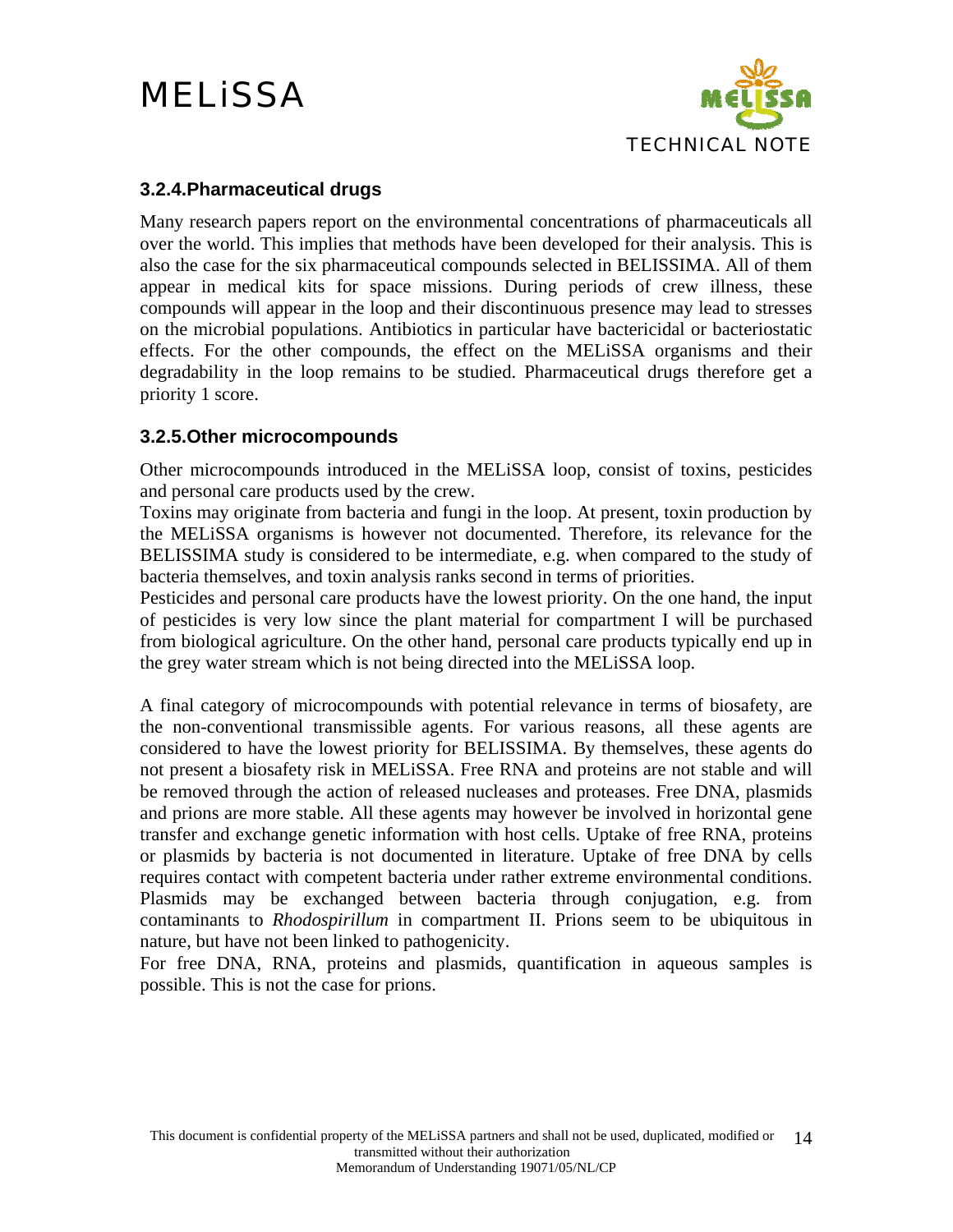$\overline{a}$ 



#### <span id="page-14-0"></span>**4. Sampling requirements and incompatibilities**

In this paragraph the impact of microcompound studies on sampling in the BELISSIMA loop will be evaluated. Most of the priority 3 compounds were assigned the lowest category because no analytical methods are currently available or because they are expected to occur in very low concentrations or at low probability. They will therefore not be included in this evaluation. Indeed, it can be expected that the sampling volumes required for their analyses will be even higher than for the first priority compounds. Hopefully, new analytical methods will develop in the future which will then allow their study at higher sensitivity and with lower sampling volume requirements.

[Table 2](#page-15-0) and [Table 3](#page-16-0) give an overview of sampling volumes, sampling frequency, conditions and incompatibilities for priority 1 and 2 study items respectively. Sampling volumes quickly add up to large volumes, when the target compound is present in low concentrations. Even when tests will be performed at fairly high concentrations at the input (through spiking), the outlet concentrations may be much lower due to sorption, degradation, etc. Since the outlet of one compartment is the inlet for the next one, operation in closed loop will become very difficult at laboratory scale. Tests with coupled compartments II to IVa<sup>[1](#page-14-1)</sup> at UAB were performed at respective reactor volumes of  $21 0.51 - 2.51$ .

Relative reactor volumes for the MELiSSA loop compartments at pilot scale have been determined for a different scenario than the one used in BELISSIMA (namely 20% of the diet of 1 man produced by the MELiSSA loop) but provide an order of magnitude of reactor volumes and associated liquid flows. Estimated reactor volumes were 100 l for compartment I, 50 l for compartment II, 8 l for compartment III and 77 l for compartment IVa (information from UAB). From these numbers it is evident that operation in coupled set-up at laboratory scale does not even allow for samplings of 0.5 l. At pilot scale, the throughput of liquid will be around 10 l/d for compartment I. So even here, samplings of 2 and more litre per day would seriously affect liquid loop closure. When this can be reduced to [2](#page-14-2) litre per week, collected over different days, a high degree of loop closure<sup>2</sup> is feasible. In addition, sampling for general reactor performance monitoring should not be forgotten. This amounts to e.g. 300 ml of liquid per week for compartment I.

Memorandum of Understanding 19071/05/NL/CP

<span id="page-14-1"></span><sup>&</sup>lt;sup>1</sup> In coupled compartments the outlet of one compartment is used as inlet for the next one, but the outlet of the last compartment is not recycled to the first one

<span id="page-14-2"></span> $2^2$  Closed loop operation means that the outlet of the last compartment is recycled to the first one

This document is confidential property of the MELiSSA partners and shall not be used, duplicated, modified or transmitted without their authorization 15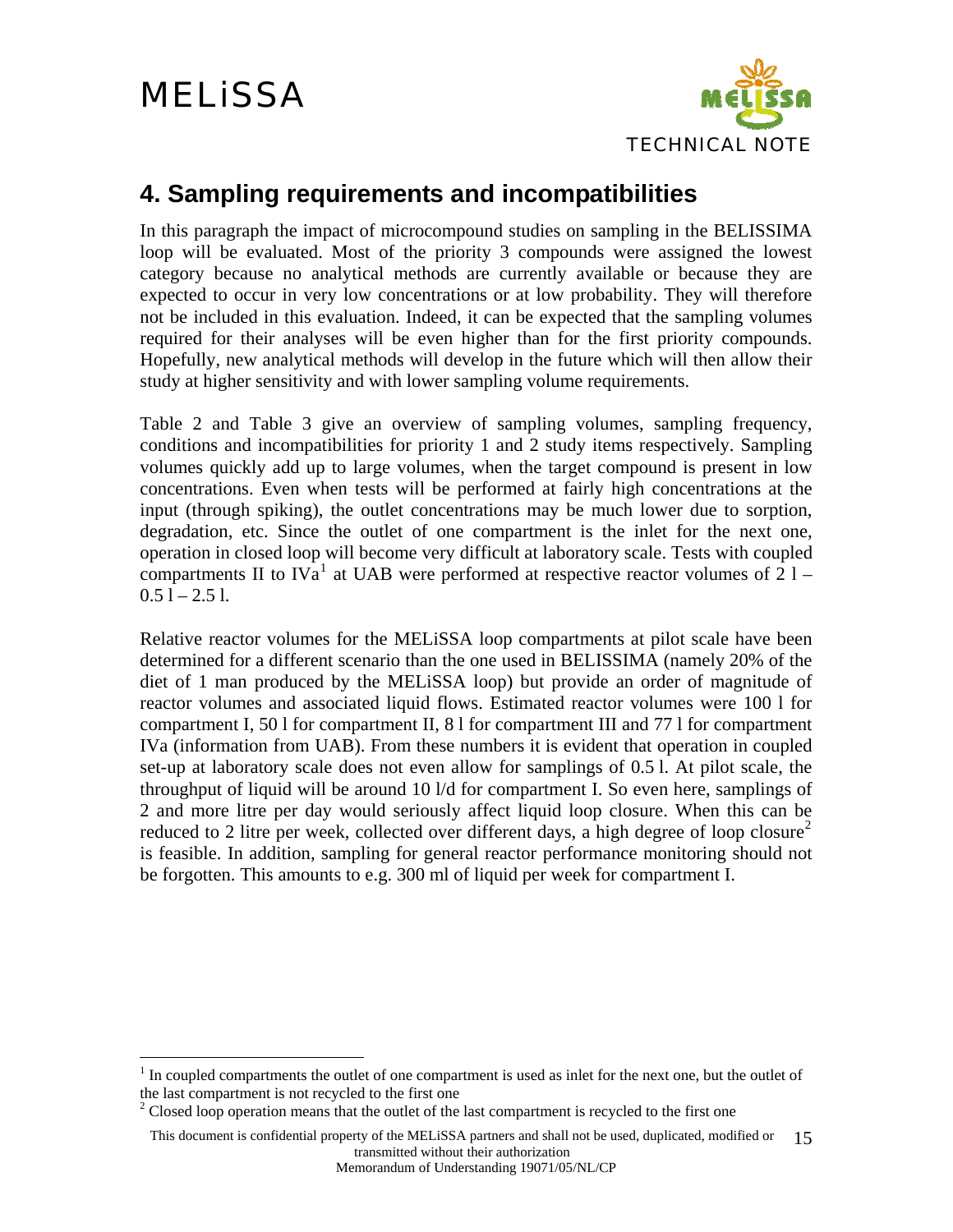

<span id="page-15-0"></span>

| study item        | volumes/<br>sample                                          | sampling conditions      | incompatibilities         |
|-------------------|-------------------------------------------------------------|--------------------------|---------------------------|
|                   | frequency                                                   |                          |                           |
| genetic stability | flow cytometry: 5 ml                                        | axenic                   | only<br>of<br>type<br>one |
|                   | 2D-proteomics: 2x50 ml                                      | store at -80°C           | stress<br>be<br>to        |
|                   | genomics: 2x80 ml                                           |                          | investigated at a time    |
|                   | total: 265 ml                                               |                          |                           |
|                   | intensive sampling campaign                                 |                          |                           |
| axenicity         | flow cytometry: 5 ml                                        | axenic                   |                           |
| (overall)         | proteomics: 2x10 ml                                         | store at -80°C           |                           |
|                   | genomics: 2x10 ml                                           |                          |                           |
|                   | total: 45 ml                                                |                          |                           |
|                   | intensive sampling campaign                                 |                          |                           |
| bacteria          | 100 ml, but 1-3 l when low                                  | axenic                   | difficult<br>in<br>closed |
|                   | concentration of pathogens                                  | glass or plastic bottles | loop at lab-scale for     |
|                   | weekly<br>intensive<br><b>or</b>                            | store at 4°C if needed   | low concentrations        |
|                   | sampling campaign                                           |                          |                           |
|                   | 2 g of biomass per week                                     |                          |                           |
| viruses           | depending<br>several 1<br><sub>on</sub>                     | axenic                   | difficult<br>in<br>closed |
|                   | concentrations                                              | glass or plastic bottles | loop at lab-scale for     |
|                   | intensive<br>weekly<br><b>or</b>                            | store at 4°C if needed   | low concentrations        |
|                   | sampling campaign                                           |                          |                           |
|                   | 2 g of biomass per week                                     |                          |                           |
| minerals          | 15 ml daily, 80 ml weekly,                                  | axenic                   |                           |
|                   | $0.5$ g biomass                                             | homogeneous sampling     |                           |
|                   | intensive sampling campaign                                 |                          |                           |
| human<br>sex      | immediately<br>after<br>spike:                              | store at 4°C in the dark | cannot be combined        |
| hormones          | samplings at T0-T4-T8-T24-                                  |                          | with bacterial or viral   |
|                   | T48-T96-T144 from CI                                        |                          | analyses                  |
|                   | for<br>Otherwise:<br>$\overline{1}$<br>$\frac{1}{2}$<br>all |                          |                           |
|                   | compartments,<br>with                                       |                          |                           |
|                   | frequency 2-1x/week                                         |                          |                           |
|                   | biomass occasionally                                        |                          |                           |
| pharmaceutical    | immediately<br>after<br>spike:                              | axenic                   | difficult<br>in<br>closed |
| drugs             | samplings at T0-T4-T8-T24-                                  | store at 4°C or freeze   | loop at lab scale         |
|                   | T48-T96-T144 from CI                                        |                          |                           |
|                   | Otherwise: 1<br>for<br>$\mathbf{1}$<br>all                  |                          |                           |
|                   | with<br>compartments,                                       |                          |                           |
|                   | frequency 2-1x/week                                         |                          |                           |
|                   | biomass occasionally                                        |                          |                           |

**Table 2: Sampling requirements for Priority 1 study items. In principle, the volumes stated allow for duplicate analysis.**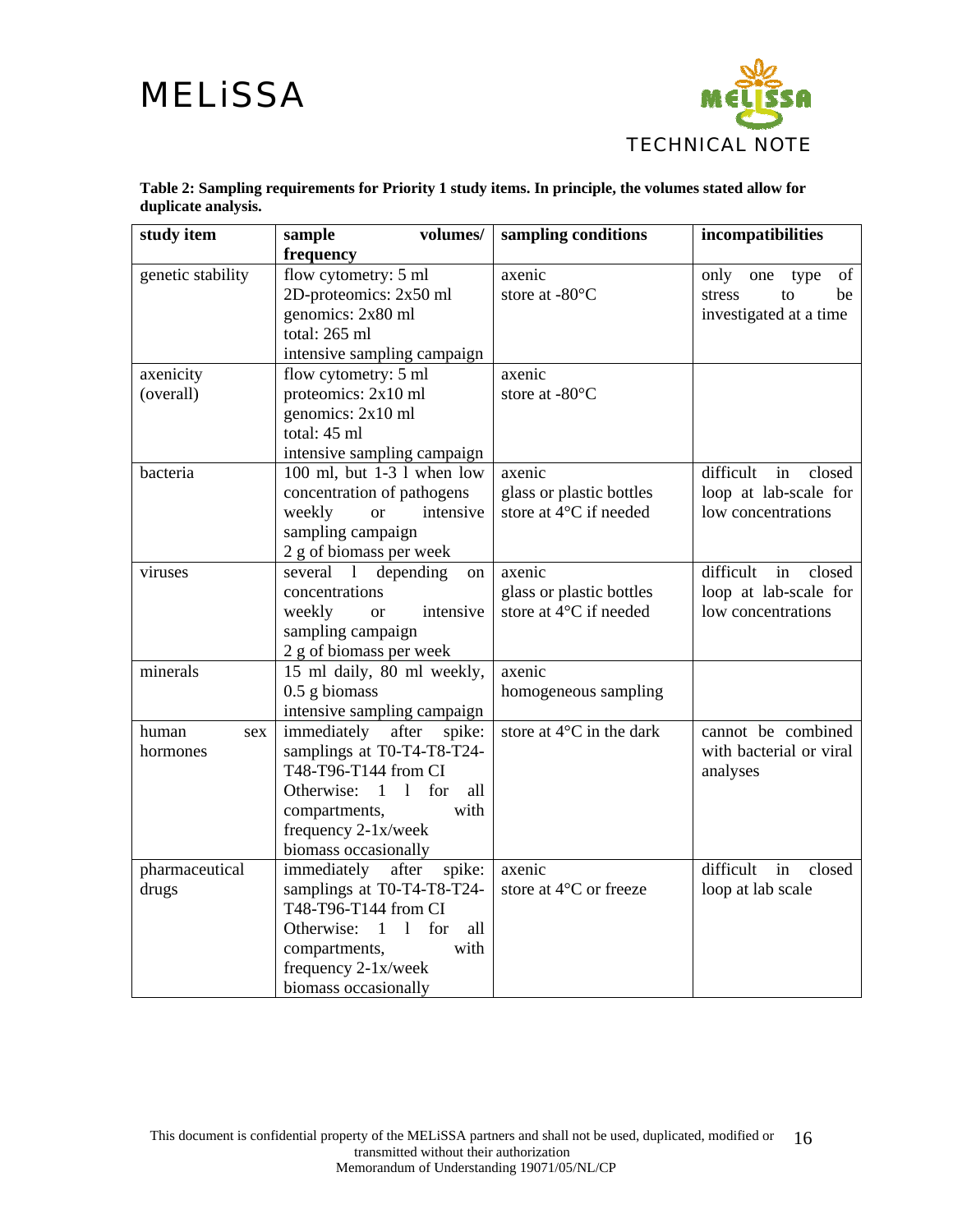

<span id="page-16-0"></span>

| study item    | volumes/<br>sample                                                                             | sampling conditions              | incompatibilities                                                     |
|---------------|------------------------------------------------------------------------------------------------|----------------------------------|-----------------------------------------------------------------------|
|               | frequency                                                                                      |                                  |                                                                       |
| fungi         | fungi<br>100<br>high<br>ml<br>at<br>otherwise<br>concentrations.<br>several 1<br>once per week | axenic<br>store at $4^{\circ}$ C | difficult<br>in closed<br>loop at lab-scale for<br>low concentrations |
| phytohormones | probably<br>volumes<br>large<br>needed for detection<br>once per week                          | $\gamma$                         | difficult in closed<br>loop at lab-scale                              |
| toxins        | probably<br>volumes<br>large<br>needed for detection<br>once per week                          | $\gamma$                         | difficult in closed<br>loop at lab-scale                              |
| plasmids      | $25 \text{ ml}$<br>once per week                                                               | axenic<br>store at $4^{\circ}$ C |                                                                       |

#### **Table 3: Sampling requirements for Priority 2 study items.**

Connecting compartments should occur in two steps. First, the compartments I to IVa should preferably be connected without closing the liquid loop. Second, the loop should actually be closed. As reported in TN80.11 till 80.14, samples are ideally taken from influent and effluent of each compartment. In coupled configuration without loop closure, sample withdrawal in between compartments could be accommodated by gradually reducing the water flow from compartments I to IVa. In a closed loop, this is of course not possible, except when additional water is continuously supplied to close the water balance. Even when the loop is operated under stepwise reduced flow rates, we propose to limit sample volumes to 15% of the total flow at maximum to avoid too strong size and/or dilution effects.

The sampling volume could be reduced by performing tests under 'crashing' conditions. The maximal concentration expected for a particular microcompound during a typical Mars mission could be calculated for specific scenarios. If this concentration were spiked, the system response in a worst case scenario could be evaluated. The relatively high concentrations would allow for lower sample volumes. In addition, studying the different microcompounds separately and sequentially rather than simultaneously, will reduce the overall sampling volumes.

For biomass sampling the situation is more limiting. Obtaining 2 g of biomass sample from a culture of around 1-1.5 g/l as in compartment II and IVa, means withdrawing a volume of 1 to 2 l of mixed liquor. On a total reactor volume of several litres this is unacceptable. In continuous culture and using individual compartments rather than a coupled configuration, the effluent would contain the same concentration of biomass as the reactor, provided that a completely stirred reactor concept is used. This would allow biomass sampling without affecting reactor operation. Other options could be to operate the compartments at maximum biomass concentrations to reduce the overall sampling volume or to collect the total required biomass sample through a combination of small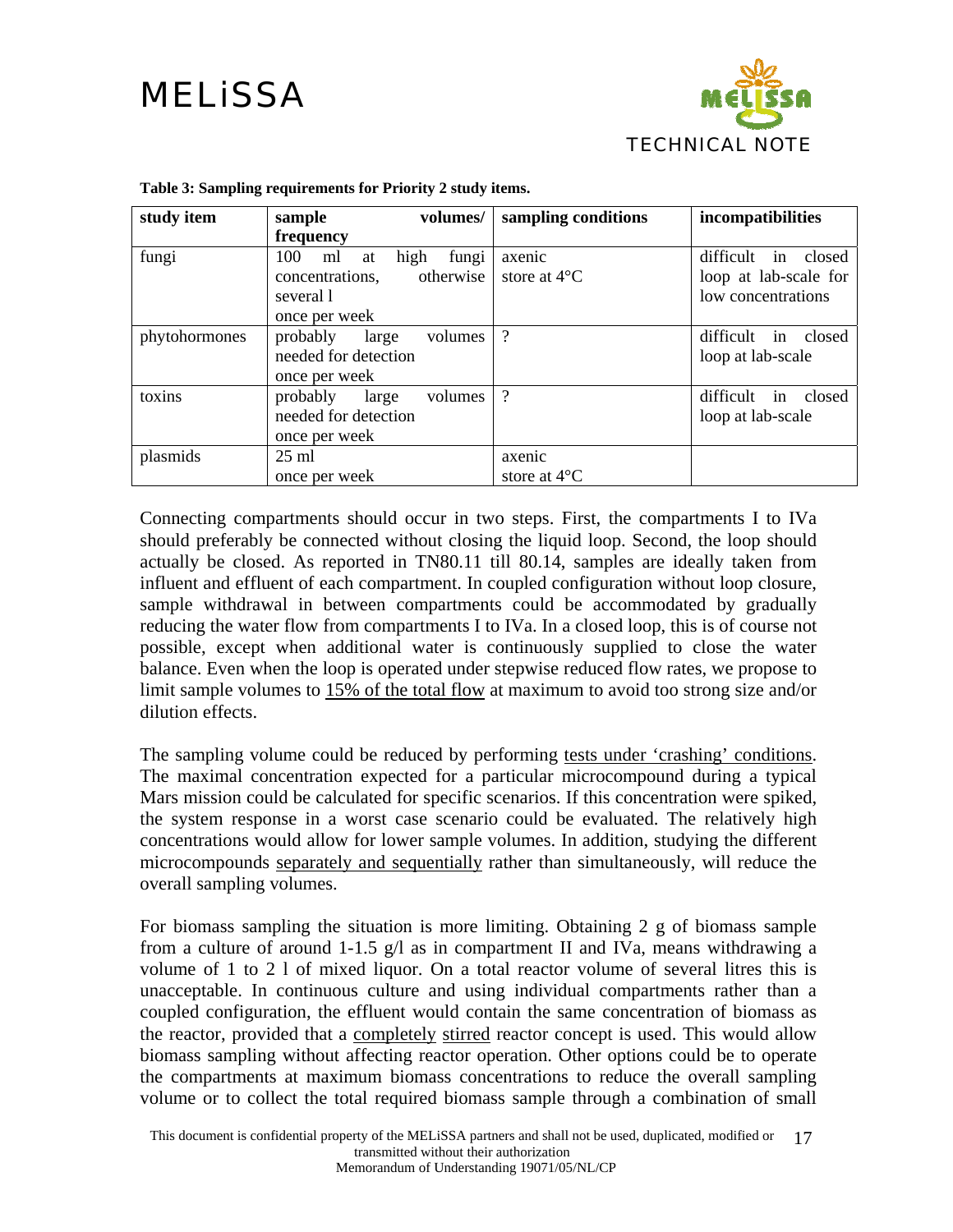

daily subsamples. Biomass sampling and analysis is probably less critical in compartment I, where accumulating solids have to be wasted on a regular basis to maintain the solids concentration below 5%. However, separation of the biomass from other solid particles will be difficult. In compartment III, frequent biomass sampling is impossible because it is conceived as a fixed bed reactor and the nitrifying bacteria are very slow growing. Sampling through removal of carrier material would disturb the flow patterns and presents a danger of contamination. Analysis should therefore be limited to the suspended biomass appearing in the effluent after backwashing. Or appropriate measures have to be taken to be able to remove carriers in a non-disturbing way through sampling ports at different heights.

Most microcompounds for which intensive sampling campaigns are desirable, require lower sample volumes than the ones with lower sampling frequency (see [Table 2\)](#page-15-0). Intensive sampling campaigns should therefore preferably be performed with the individual compartments, rather than with the coupled set-up. Sampling frequency is mostly determined by the dynamics and hydraulics of the system, e.g. the hydraulic retention time. The first approach in BELISSIMA would be to focus on microcompound behaviour during steady state behaviour, and not on transition stages, in particular for those microcompounds which require larger sample volumes. Indeed, steady state operation allows to reduce the frequency of sampling without affecting significance and relevance of the data obtained. The study of transitional behaviour on the other hand, requires intensive sampling. After discussion with MELiSSA partner UBP, it seemed most appropriate to first focus on stoichiometry and mass balances for e.g. uptake of minerals. The study of dynamics is not considered achievable at this stage.

Rationalization of samplings will however be needed. In general, once a coupled set-up is in operation, samplings between compartments will have to be reduced in frequency, compared to sampling of the inlet and outlet of the interconnected compartments. For the genetic stability study, a total analysis would require a maximum volume of 265 ml of mixed liquor for each sampling occasion. In coupled set-up, this volume can be rationalized by reducing the sampling frequency or by selecting the most appropriate analytical tool, rather than applying all of them. This selection of methods could be made through preliminary tests on separately operated compartments or in batch cultures.

To be able to study genetic stability and the effect of stress factors, only one variable can be changed at a time. In this respect, the use of urine in a first step may not be appropriate because it is a complex mixture of minerals and organics, in variable concentrations. A more gradual approach could consist of testing individual hormonal compounds first, and then testing real urine of selected donors. This must somehow be reflected in the research plan. Furthermore, the genetic stability and axenicity studies will preferentially be performed simultaneously with tests on a specific microcompound for maximum efficiency. If this is a problem in terms of sampling volumes, it might be more feasible to only take samples after finalization of e.g. the hormone or drug monitoring test, rather than throughout the test. When steady states have been achieved and effluent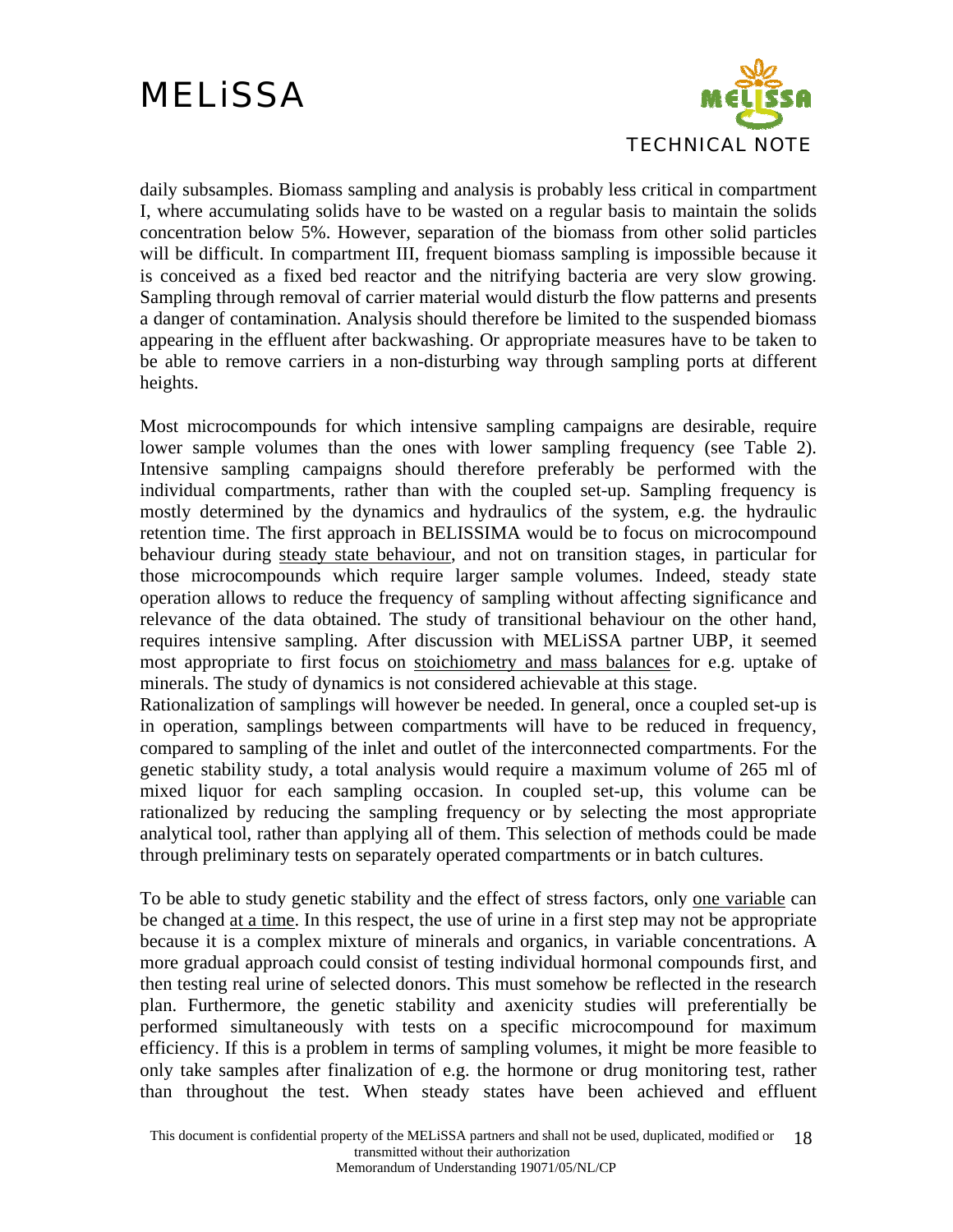

<span id="page-18-0"></span>concentrations no longer change, the biomass will have adapted to the stress factor and show the impact on its metabolism. This does however not allow the study of the dynamics of the adaptation process. In any case, the sampling approach will always be chosen in such a way that a useful and relevant data set is obtained.

Sampling conditions are fairly similar for most analyses and no incompatibilities exist. They should be performed under axenic conditions. The samples should be stored at 4°C for limited periods of time. They can be frozen afterwards when needed. Attention should be paid to homogeneous sampling. This is particularly an issue for biomass. Material for sample collection is preferably (precoated) glass in view of sterility, the minimization of adsorption or release of interfering compounds.

#### **5. Critical issues**

A number of issues are critical with respect to the study of microcompounds and the study of a closed water loop in MELiSSA. These include:

- Batch or continuous cultures: batch cultures have several advantages. Due to the absence of a steady state, they will result in significant concentration differences between the start and end of the cultivation, which may be easier to detect than concentration differences in inlet and outlet of continuous cultures. Furthermore, sampling could be limited to the beginning and end of the incubation. However, biomass concentrations, environmental conditions and substrate concentrations will vary continuously. Therefore, preference will be given to continuous cultures. Batch cultivations can be considered as a first step or may be used as additional side studies to the main test plan.
- pH correction: currently, pH in the different MELiSSA compartments has been controlled through the use of the following acids or bases
	- o HCl
	- $\circ$  H<sub>2</sub>SO<sub>4</sub> because it is less corrosive than HCl
	- $\circ$  CO<sub>2</sub> which is sometimes simultaneously used as C-source or may be required for e.g. the degradation of propionate or butyrate in compartment II
	- o NaOH.

In BELISSIMA the use of the mineral acids and bases may be a problem when mass balances of Na or Cl have to be closed. Either, provisions have to be taken to adequately measure the dosed amounts of acid or base. Or, alternatives could be considered. Acidification can be achieved through  $CO<sub>2</sub>$  or organic acids such as formic acid and citric acid. The use of organic acids may however lead to the presence of undesirable side-products or may affect regular reactor performance.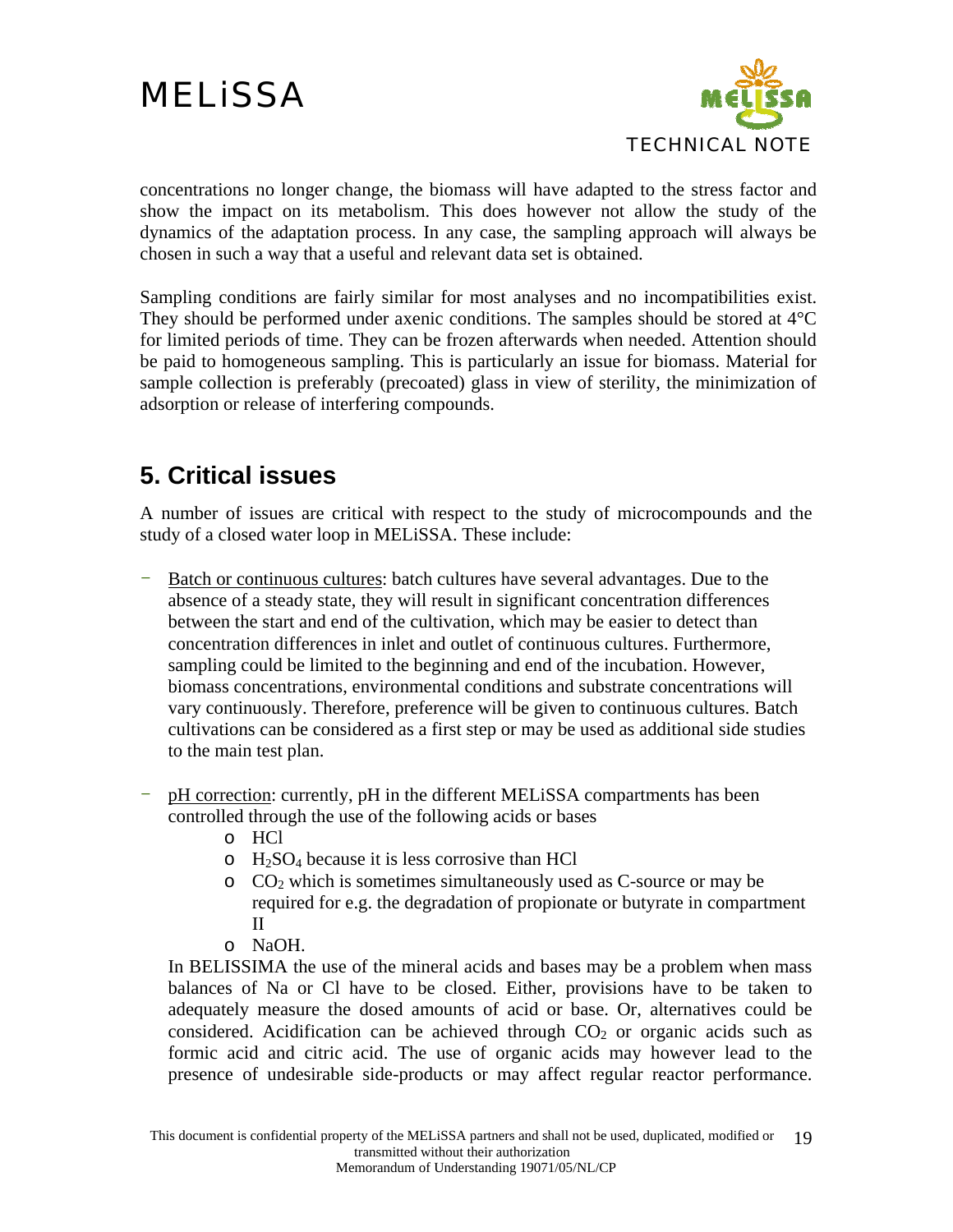

Application of  $CO<sub>2</sub>$  is only feasible with synthetic media when the required amount for acidification can be accurately calculated or under conditions when pH varies only slowly. Alcalinisation could be achieved through the use of ammonia. In any case, a slow pH correction system will be needed to avoid overshoots and overdosing of acids and bases. An additional option consists of unidirectional pH correction, requiring either acid or base but not both. This may be relatively easy for certain compartments (acidification in Compartment I) or on well-defined media, but may become more problematic when connecting compartments or closing the loop. It was finally decided to use mineral acids and bases for pH correction. Some freedom in the pH range may be considered to reduce the introduction of acids and bases, as far as normal reactor operation is not disturbed.

- Memory effects in between tests: it cannot be excluded that memory effects will occur in between tests. Spiking experiments with organic microcompounds in particular may lead to e.g. sorption of these compounds to the biomass, toxic effects or alterations in biomass towards atypical behaviour. The sorbing potential of the microcompounds should be estimated from literature data. In the research plan, nonsorbing compounds should be tested before the ones with a high potential for sorbing, to reduce the memory effects. In case sorption is observed, sufficiently long desorption times will have to provided in between tests. Toxic effects may require replacement of the entire biomass and a new start-up of the compartment concerned. This will be most problematic for compartment III, where the nitrifying biomass is very sensitive to negative impacts. Also for connected compartments or in closed loop, toxic effects should be avoided as much as possible. Batch tests may in this respect be useful for early detection of toxicity, before the actual spiking in the feed to a compartment or the loop is performed. General reactor performance will be taken as an indicator to decide whether corrective measures are needed. Several antibiotics have been selected as pharmaceutical drugs for further study in BELISSIMA. Intrinsically, they will affect microbial metabolism, survival and community composition. After spiking tests, sufficiently long recovery periods will have to be provided, or reinoculation will be necessary. Antibiotic tests should therefore be performed at a later stage in the research plan.
- Axenicity: compartments II to IVa are operated under axenic conditions. Part of the research plan will be devoted to the study of axenicity and the transfer of microorganisms through the loop. If contamination is detected, the compartment needs to be emptied, sterilized and reinoculated with a back-up culture. Apart from general transfer of micro-organisms in the loop, the introduction of contaminants through various manipulations needs to be taken into account as well. All sampling, addition of media, removal of waste, etc. needs to be performed under axenic conditions. Electrode removal and general maintenance of the loop should be possible without affecting axenicity. The same is true for interfaces, such as centrifugation and (membrane) filtration steps.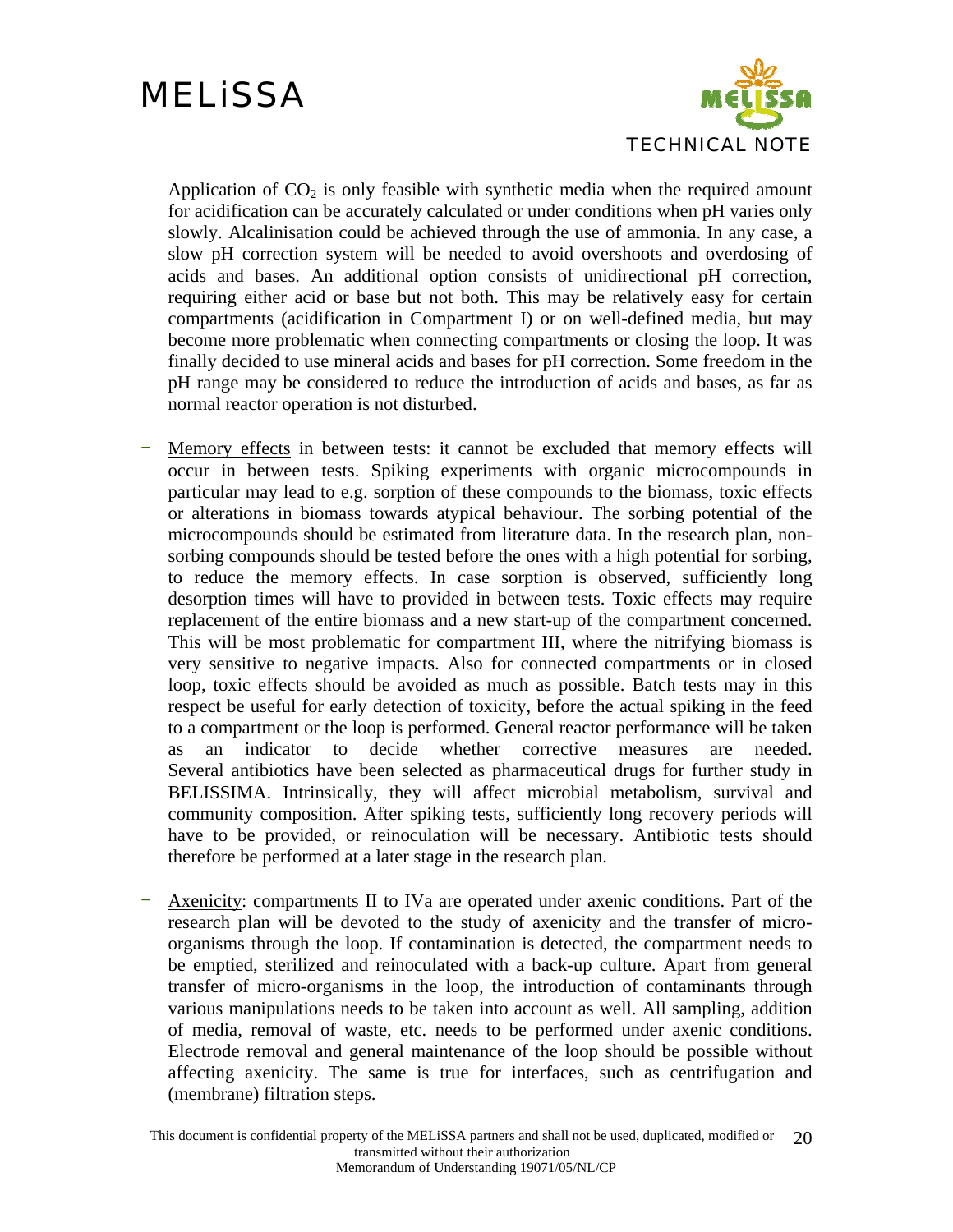

- Interfaces: apart from their impact on axenicity, the interfaces may also influence the microcompound concentration in the loop. Filtration techniques may lead to partial removal of compounds due to sorption or retention. Centrifugation may lead to the removal of microcompounds e.g. through sorption to the pellet. Heat sterilization may change medium stability or lead to precipitation. Preference will be given to those techniques that have the least effect on medium composition.
- Introduction of chemicals: The addition of chemicals such as disinfecting agents, antifoam, membrane cleaning products, etc. introduces undesirable organics in the loop and should be avoided. Specifically for medium sterilization, it is clear that a compromise will have to be sought between influence on medium composition and introduction of chemicals. As long as the effect on medium composition can be evaluated through monitoring of microcompound concentration before and after treatment, sterile filtration of media is preferred.

Study of the mineral balances may lead to shortages in the loop. These will exert effects on microbial biomass, but will be reversible and normal growth can be restored by returning to a more optimal medium composition. When operating with connected compartments or in closed loop, this may however only be achieved by supplementing minerals.

- General reactor operation: during the tests on microcompound impact, general reactor performance must be monitored. Incomplete elimination of e.g. volatile fatty acids (VFA) in the second compartment or production of nitrite in the third compartment may lead to toxic effects in downstream compartments, which may be related to the presence of VFA or nitrite rather than the microcompound. It is important that the distinction between irregular reactor operation and microcompound effects can be made.
- Closing water balances: the smaller the scale of the BELISSIMA loop, the more difficult it will become to close water balances, which is a prerequisite to close mass balances. All liquid losses through sampling and liquid additions through e.g. pH control need to be quantified. Furthermore, evaporation losses may not be negligible. Attention should therefore be paid to quantification of humidity in the gas phase.
- Closing mass balances: to be able to close mass balances, samples from all relevant environmental compartments are needed, such as gas, liquid and solid phase. In addition, parent compounds and potential metabolites must be monitored. The current status of analytical techniques may however not always allow accurate determination in all environmental compartments or of all metabolites. Analysis of organics associated with biomass turns out to be extremely difficult and inaccurate. For most organic microcompounds, either no or very few metabolites have been described in literature and sophisticated analytical techniques are required for their analysis.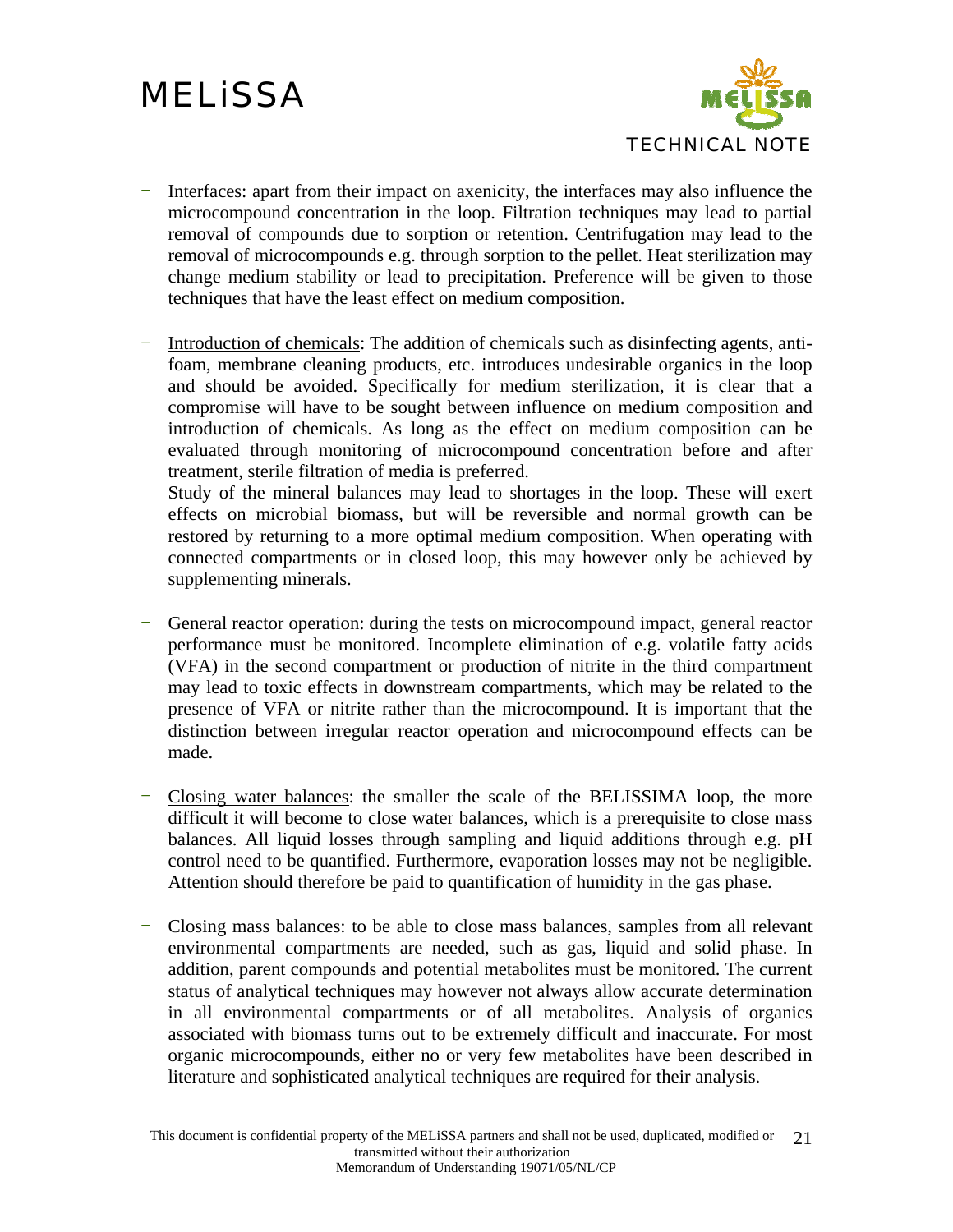

- Closing the liquid loop: in a closed loop configuration, the output of compartment IV (a and/or b) will be used to make up the solid waste suspension feeding into compartment I. It is expected that losses through sampling in the BELISSIMA loop will gradually reduce the liquid output of subsequent compartments. In spite of the fact that urine will be added to compartment I as a source of microcompounds, extra water will probably have to be added to close the water loop. However, in case sampling volumes are negligible compared to the overall liquid flow through the loop and no urine addition occurs (temporarily), the outlet flow of compartment IV may be too high for total recycle. Recirculation of microcompounds is the main aim of BELISSIMA, rather than recycle of the total water volume. This could for instance be achieved by concentrating the microcompounds in the outlet of compartment IV through a reverse osmosis step, by discarding part of the clean water and recycling the concentrated microcompound solution to compartment I. The need for a concentration step will be evaluated case by case .
- Presence of biofilms: microorganisms in biofilms may exhibit different growth rates and kinetics compared to suspended biomass. This implies that the uptake and/or transformation of microcompounds may be different as well. It is therefore important that biomass in the different compartments occurs either in the suspended or the attached form, but not as a combination of both. Compartments I, II and IVa are operated as suspended biomass systems as opposed to compartment III, which contains immobilized nitrifiers. In compartment II and IVa the occurrence of biofilms has been observed under certain conditions. For the microcompound study, operational conditions should be chosen so as to minimize biofilm formation. In this respect, a double-jacketed reactor is preferable for temperature control and mechanical mixing is preferred to an airlift.

Overall, the occurrence of biofilms in tubing and sampling lines should be avoided because these are perfect environments for the establishment of contaminants and/or pathogens.

- Spiking approach: spiking of selected microcompounds will be performed in a way which approaches real conditions. For natural hormones, continuous spiking will be needed. Pharmaceuticals would be spiked for a period that corresponds with general prescription and administration periods. Volumes and concentrations will be precised in the detailed test protocols later on.
- Back-up strategies: during the tests, the risk of compartment contamination exists or the presence of specific microcompounds may lead to irreversible changes in the biomass behaviour. In such cases, the compartment should be reinoculated with backup cultures. These should be cultivated under optimal conditions and in quantities that allow a quick restart of the compartment.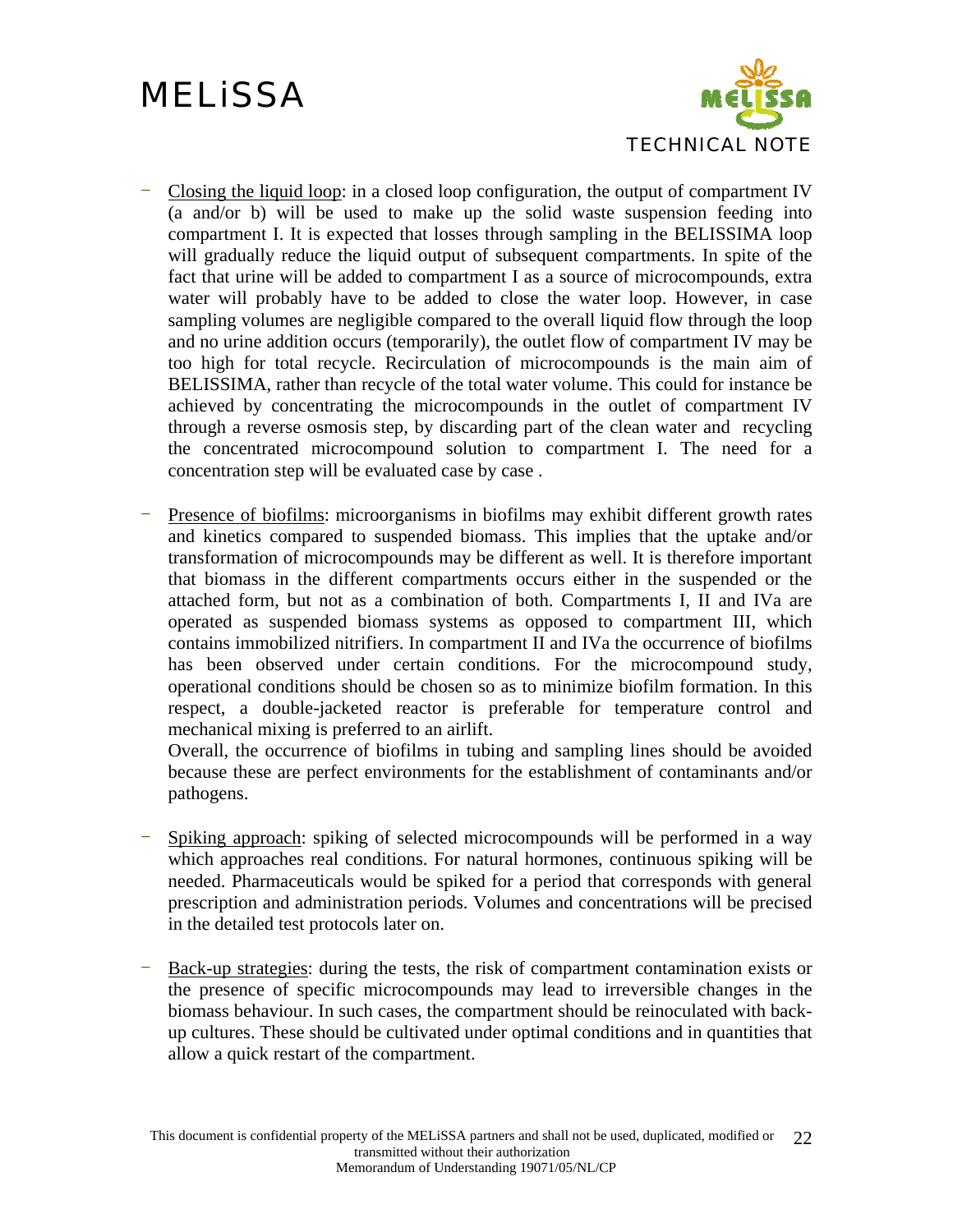

- Feed preparation: the feed to compartment I consists of urine, fecal material, toilet paper and lettuce, beet and wheat. The size of the particles in the feed must be minimized to ensure optimal hydrolysis in compartment I and should be below 4 mm to avoid clogging of the membrane filtration unit. The substrates must be collected, treated, stored and fed in a homogeneous mixture. Because of their different properties, the different materials used in the influent cannot be ground by the same technology. Especially wheat straw, which is dry, needs a specific mill grinder and needs to be ground apart from the other fresh materials.
- Operation mode during non-working periods of time: in periods when no microcompound tests are performed, basic reactor performance has to be guaranteed or the system should be operated under such a way that it can quickly return to regular operation conditions.

The choice of hardware materials to avoid release of microcompounds is also critical but will be discussed in the design of the BELISSIMA loop.

Regular points of attention for compartment operation are not discussed here, but in TN80.16 on BELISSIMA loop requirements and the TNs on design of the loop. Extra critical issues for microcompound analysis per compartment are indicated below.

- Compartment I

 $\overline{a}$ 

o Feed composition: the exact feed composition will depend on the scenarios proposed by ESA. The feed currently consists of wheat straw, beet and lettuce, fecal material, toilet paper and urine. For sizing of the MELiSSA Pilot Plant reactors, the fraction of organic matter from plants was fixed in that the higher plants would provide 20% of the diet of one crew member. Within BELISSIMA, different scenarios could be evaluated including higher percentages of plant material in the feed, maximal urine levels not inhibiting anaerobic biological activity, etc. The toilet paper will be of the unbleached type to avoid inputs of microcompounds (ECOVER) and the plant material will be collected from the same organic supplier (BLIK  $BVBA$ ) as used by EPAS. Recent literature<sup>[3](#page-22-0)</sup> however indicates that even organic vegetables are not entirely pesticide-free, mainly due to take up of historically used and now banned pesticides from soil. Concentrations were however very low (ppt range) and not harmful. This indicates that determination of background concentrations or effects will always be necessary.

<span id="page-22-0"></span> $3$  Renner, R. (2006). Organic vegetables are not pesticide-free. Environmental Science and Technology, February 15 2006: 1094-1095

This document is confidential property of the MELiSSA partners and shall not be used, duplicated, modified or transmitted without their authorization 23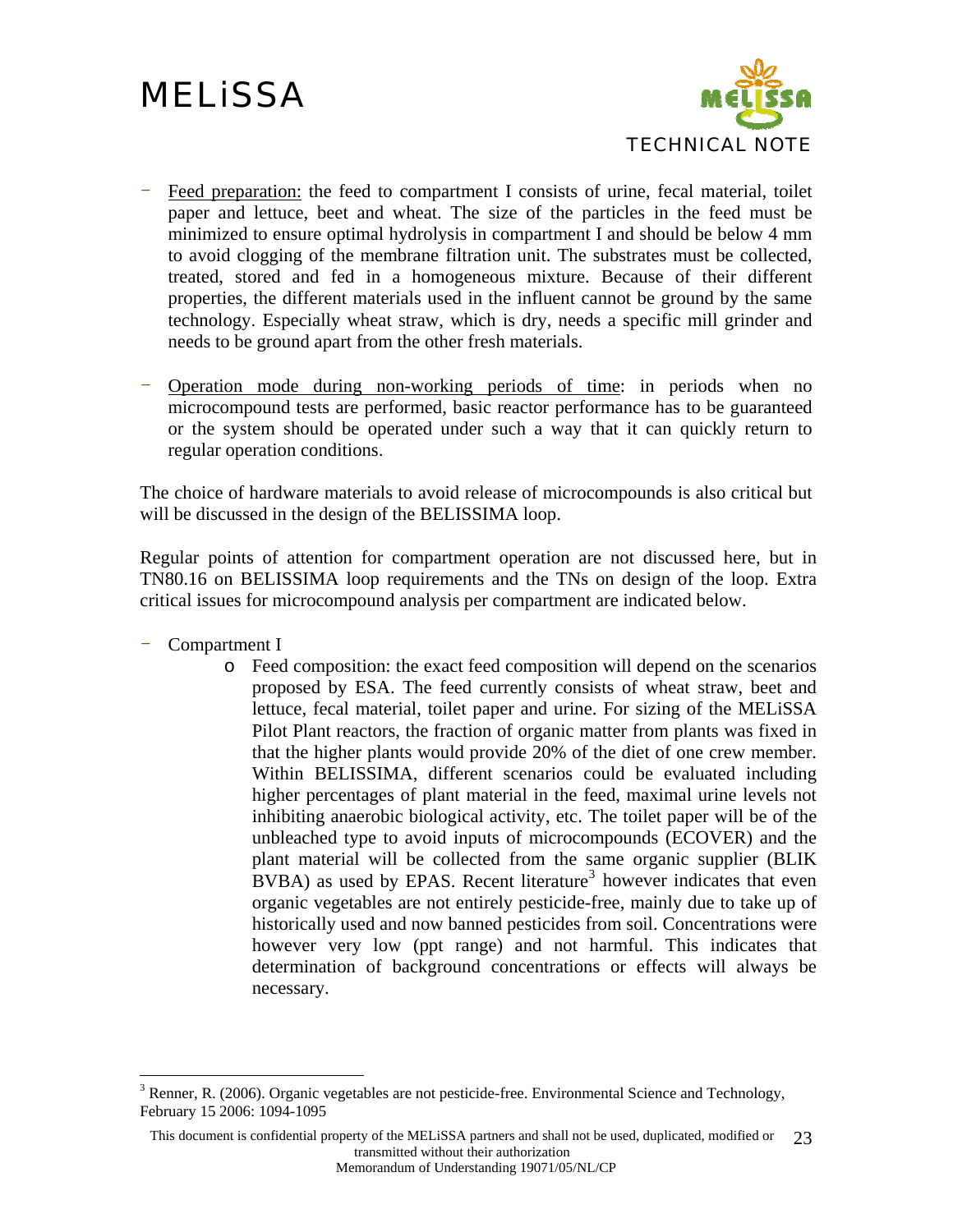$\overline{a}$ 



- o Distinction between biomass and organic matter: to determine the uptake rates of minerals by biomass and to determine the stoichiometry, it will be necessary to measure the biomass concentration and growth. Due to the continuous influx of hardly degradable organic matter in compartment I, accumulation of inert lignine-like material occurs. Organic matter determinations will include both biomass and accumulated organic matter. Alternative quantification or calculation methods will have to be considered to determine biomass growth.
- o Biomass composition: because the biomass is a complex mixed community, it has not yet been completely characterized. This complicates the study of contaminants. Comparison with the feed may however indicate to what extent micro-organisms from the feed establish themselves and to what extent other organisms develop to large numbers.
- o Inhibiting effects of urine: so far, urine has never been fed in the MELiSSA loop. On the one hand, a N shortage occurs which can be compensated with urine. In the framework of BELISSIMA, urine is indispensable as a source of hormones, pharmaceuticals or their metabolites. Because chances of degradation of these compounds are highest in the waste degrading compartment I, the point of entry for urine was chosen to be compartment I. On the other hand, a too high N concentration will inhibit the anaerobic conversion processes in compartment I. Unionised  $NH<sub>3</sub>$  is the toxic compound, the concentration of which will decrease at lower pH but increases at higher temperature. At pH 6.5 and 55 $^{\circ}$ C, the unionised fraction of NH<sub>3</sub> would be around 1%<sup>[4](#page-23-0)</sup>. There is further evidence that adaptation process can take place and that the acidogens were hardly affected in a concentration range of 4000 – 5700 mg/l NH4-N as opposed to the methanogens.
- o Solids drain: due to the accumulation of hardly degradable plant material and to avoid clogging of the membranes at too high solids concentrations, regular draining of solids is required in compartment I. This will provide a removal mechanism for sorbed microcompounds and will therefore have to be monitored.
- o Solids sampling: it will be important to take homogeneous samples of solids.
- o Membrane cleaning: compartment I is conceived as a membrane bioreactor. Inevitably, the membranes will have to be cleaned with a certain frequency. The use of chemicals will have to be avoided since these may introduce additional microcompounds in the system. For the pilot plant, ceramic membranes have been selected because these allow thermal cleaning.

<span id="page-23-0"></span><sup>4</sup> Speece R.E. (1996. Anaerobic biotechnology for industrial wastewaters. Archae Press, Nashville, TN

This document is confidential property of the MELiSSA partners and shall not be used, duplicated, modified or 24 transmitted without their authorization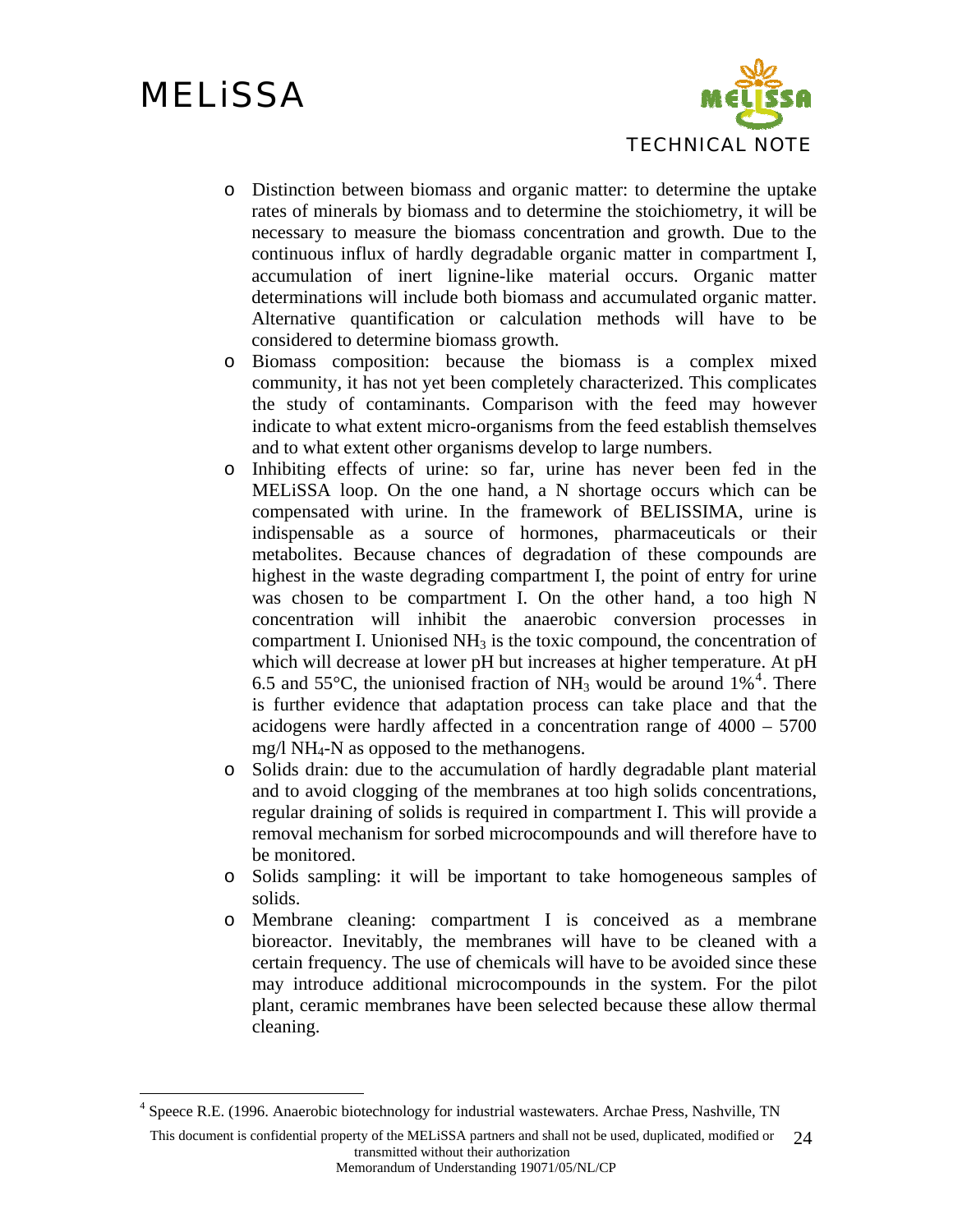

#### Compartment II

- o Light/dark zones: external conditions such as the light transfer and ratio between dark and illuminated zone may affect biomass composition and synthesis of storage products and hence uptake of minerals or removal of microcompounds.
- o Color of CI effluent: in connected compartments, the permeate of CI will be fed to CII. The CI effluent has a brownish color and this may affect the light absorption in CII.
- o PHB: upon cell lysis, PHB may be released into the medium. This can lead to biofilm formation and hence to non-representative biomass sampling. Biofilms will also reduce the light intensity towards the bulk liquid of CII.
- Compartment III
	- o Biomass sampling and quantification: the nitrifiers grow as biofilms on the carrier material. Removal of carrier for biomass investigation should be possible in a way that does not affect the flow patterns in the reactor.
	- o Sterilization: the Biostyr carrier material is not heat sterilizable. In combination with the slow growth rate of the nitrifiers, this makes the compartment highly susceptible to contamination. Therefore, the compartment should have the flexibility to use another carrier material e.g. glass beads as well.
- Compartment IVa
	- o EPS production: the presence of EPS may affect microcompound removal through sorption. Therefore, operational conditions have to be chosen to ensure a constant EPS production when studying organic microcompounds.
	- o Illumination: external conditions such as the light transfer may affect biomass composition and synthesis of storage products and hence uptake of minerals or removal of microcompounds. As opposed to *Rhodospirillum rubrum*, *Arthrospira platensis* does not require an alternation between light and dark zones. However, to obtain maximal efficiencies, dark zones due to sensors and other equipment should be minimized.
- Compartment IVb
	- o Associated microflora: no studies have been performed yet to characterize and identify the microbial populations present on the higher plants or in the hydroponic solutions. In case CIVb will be included in the loop, this will be important information to determine what constitutes the natural microflora and when contaminants occur.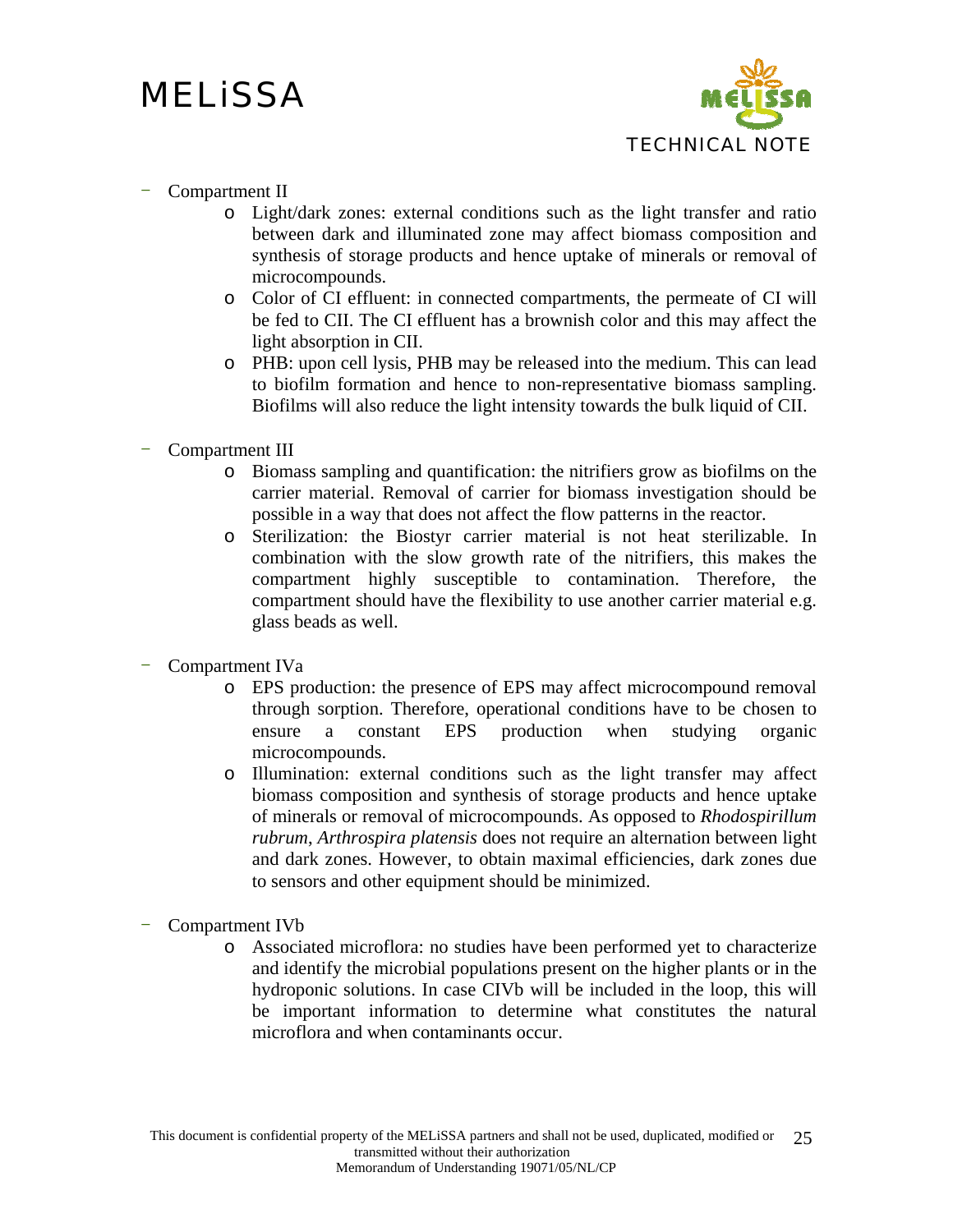

#### <span id="page-25-0"></span>**6. Research plan**

#### **6.1. Logical sequence of tests**

Based on discussion during the microworkshop the following series of tests is proposed. Minerals will be tested first because their effects on cell growth and cell condition are expected to be less pronounced than for organics. Furthermore, negative effects due to e.g. mineral shortage are typically reversible and can easily be remediated in the loop. In a next step organic microcompounds will be investigated. Hormones always occur in fecal material and urine and are therefore the first priority. Pharmaceuticals are often dosed for limited periods of time and will therefore be tested next.

- Minerals: within the minerals study the logical sequence of tests would be to first use synthetic media for each compartment. These may not have optimal compositions for the micro-organism concerned, but they would constitute a good reference situation since most tests so far have been performed with them.
	- o For compartment I, the feed composition currently consists of wheat, beet and lettuce, fecal material and toilet paper. These make up respectively 25.8, 25.8, 25.8, 14 and 8.6% on dry weight basis and are added as a 2% suspension in water. Within BELISSIMA the relative amounts may change depending on the (mission) scenario to be studied. Urine will be added as well.
	- o The synthetic medium for compartment II is the medium of Segers and Verstraete.
	- o The synthetic medium for compartment III is from Wijfels.
	- o The medium for compartment IVa is Zarrouk medium.

Attention should be paid to the original composition of the media. In e.g. the medium of Segers and Verstraete, the absence of particular amino-acids may lead to biofilm formation.

After the tests with the synthetic media mentioned above, a simulated compartment I effluent will be used. This will be a synthetic medium with a composition similar to real compartment I effluent, and will be determined through an extensive characterization of compartment I effluent. Characterization studies are currently planned on the compartment I pilot at EPAS and can be complemented with additional characterization in BELISSIMA.

The final step will be to use real effluent of compartment I and to transfer the real effluent of one compartment to the next one.

For each condition, selected minerals will be added in various concentrations as long as these do not lead to precipitation or other medium changes, or at various flow rates, to simulate conditions of shortage or excess.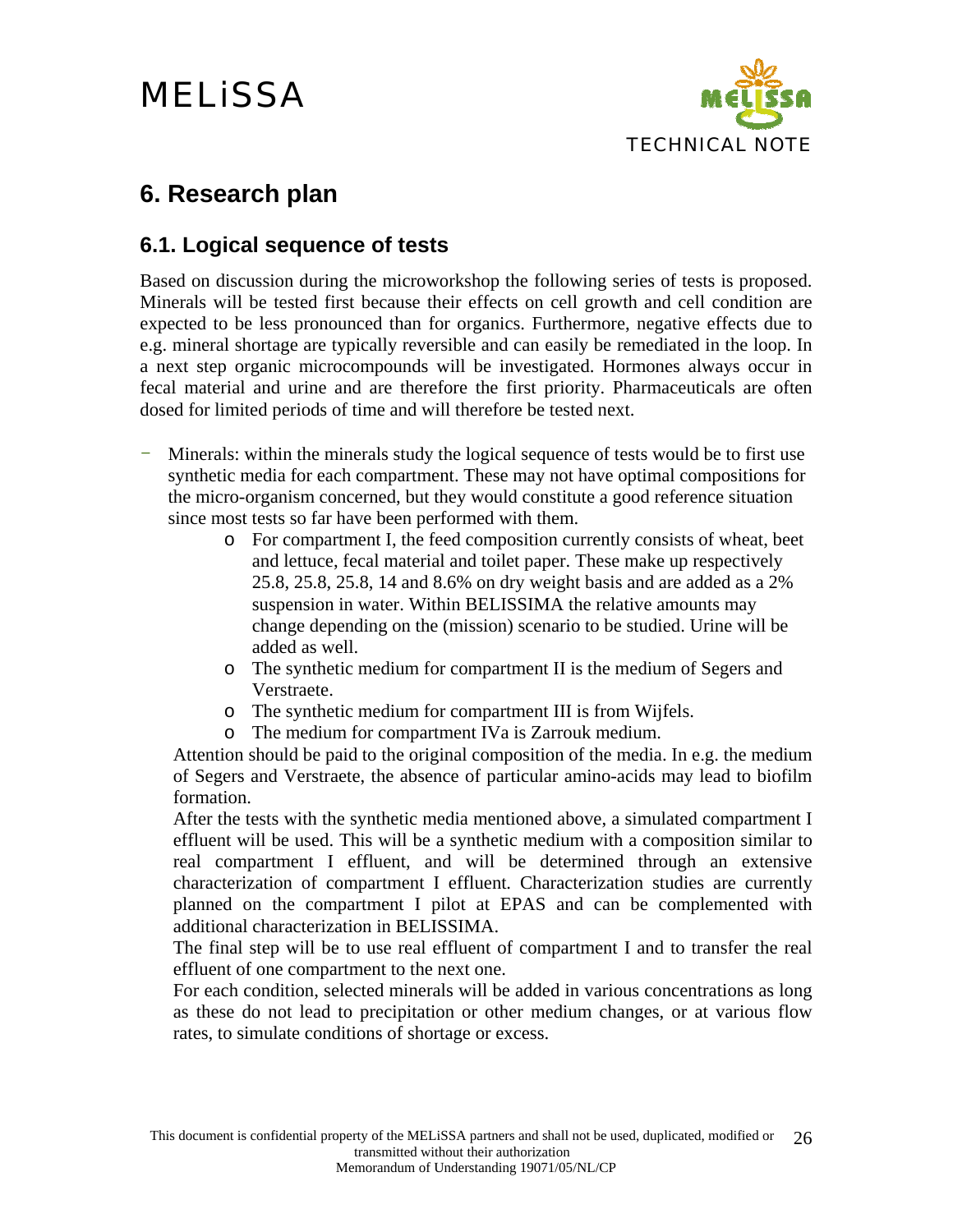

- Hormones: since urine contains both natural hormones, minerals and other compounds at once, it will be very difficult to relate effects to specific microcompounds. Therefore, we suggest the following test sequence:
	- o Measurement of background endocrine activity in the feed to compartment I, in the absence of urine.
	- o Tests with pure natural male hormones: the male hormones will be tested before the female ones because their natural concentration levels are less variable.
	- o Tests with pure natural female hormones.
	- o Tests with pure synthetic female hormone: this compound is expected the most recalcitrant one.
	- o Tests with real urine from male donors.
	- o Tests with real urine from female donors not using the contraceptive pill: donations will be from healthy women to avoid the presence of pharmaceuticals and metabolites and preferably not during the menstruation period. Again, tests with real urine of male donors may have to be considered as well.
	- o Tests with real urine from healthy women taking the contraceptive pill.
	- o In between the tests intermediate periods without hormone or urine dosing will be provided to allow the system to recover.
- Pharmaceuticals: these organics have various physicochemical characteristics. We propose to first use polar compounds, because their tendency to adsorb to biomass will be low and the risk of memory effects and replacement of biomass will be lower. In a second step, apolar organics will be tested.
- Axenicity: axenicity control can be performed in parallel with all the other tests. The intermediate periods where no spiking is taking place, can be used as reference situation.
- Genetic stability: the first stresses to be investigated in BELISSIMA are mineral shortages or surpluses, the presence of hormones or pharmaceuticals. These tests are planned as described above. The genetic stability investigation can be performed in parallel with the study of the fate of these compounds.
- Countermeasures: this study will largely depend on the monitoring results obtained for endocrine active compounds and pharmaceuticals. At present, we estimate that the first tests will be performed with synthetic media with a composition similar to the one observed in the BELISSIMA loop. At a later stage, real water samples will be taken from the loop directly. The test scale is basically laboratory-scale but since the type of technology is not known yet, it is difficult to estimate which amount of water will be needed.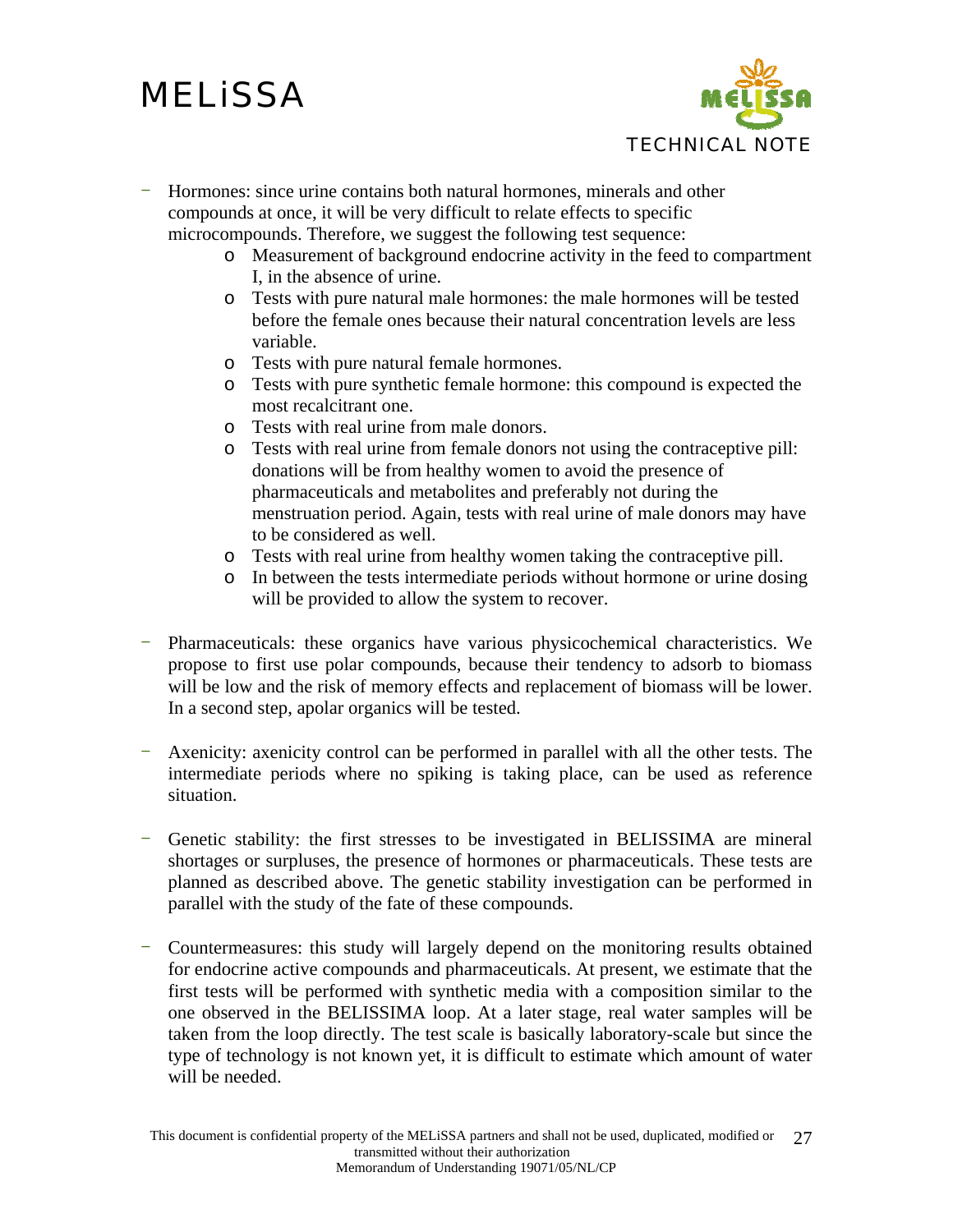

#### <span id="page-27-0"></span>**6.2. Integration approach**

Compartment I is the biodegrading compartment and is therefore expected to have the highest potential for removal or degradation of organic microcompounds. So this will be the point of entry within BELISSIMA for urine or for the spiking of hormones or pharmaceuticals. Because compartment I has never been coupled to the downstream compartments of MELiSSA, we propose to first test it thoroughly before coupling it to compartment II.



**Figure 1: Integration sequence for microcompound study** 

Coupling of compartments will in any case be a stepwise process. First, all compartments will be tested as separate units. This is an advantage in terms of available sampling volumes. It avoids quick contamination by upstream compartments by chemical or biological agents and is easier when it comes to the replacement of biomass. Second, compartment II will be coupled to compartment I. Third, compartment III will be coupled to I and II. Fourth, this connected set-up will be linked to compartment IVa in an open loop. The final step will consist of loop closure.

#### **6.3. Proposed test plan**

Based on the above we propose a separate test plan for compartment I [\(Figure 2\)](#page-29-0) and for compartments II to IVa ([Figure 3](#page-31-0)). This is based on the current knowledge of the MELiSSA compartments and associated processes. However, at the time of definition of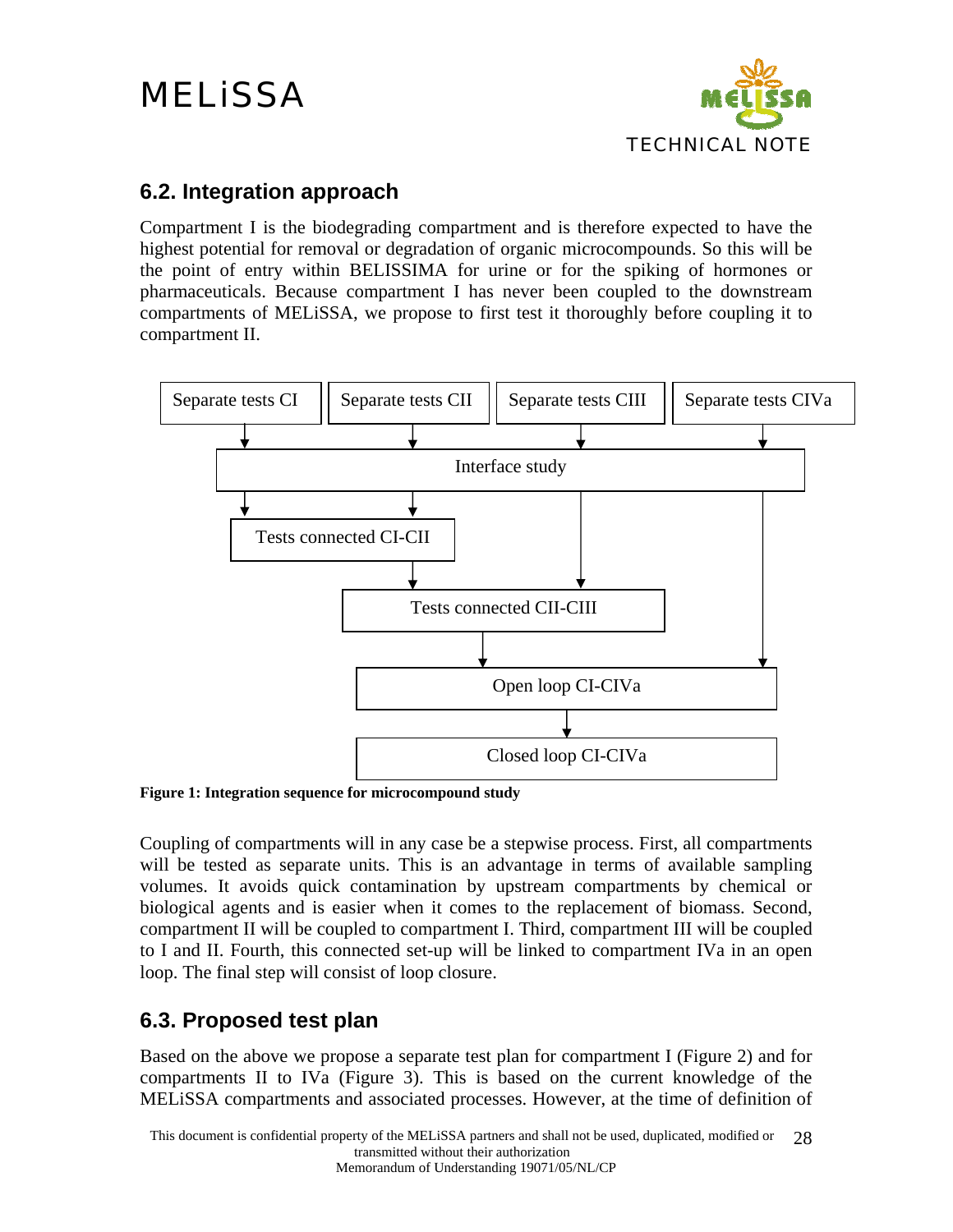

detailed test plans and protocols and their performance, progressive adaptation of the overall test plan might occur.

Because the feed and content of compartment I is not well characterized, we first plan an extensive characterization in terms or minerals and hormone composition ([Figure 2\)](#page-29-0).

Then, the fate of micronutrients will be studied as they appear in the feed at various flow rates.

Thirdly, the effect of endocrine active compounds will be studied. The sequence of tests consists of the study of background endocrine activity, the effect of the pure natural male hormones, the pure natural female hormones and the synthetic female hormone EE2 norethindrone. Subsequently, real urine from healthy donors will be used. As mentioned before, the point of entry for urine in the loop will be the first compartment. The study of parent compounds and metabolites in compartment I effluent, will allow us to determine the relevant inputs for the downstream compartments.

Fourthly, the fate of pharmaceuticals will be monitored through the consecutive spiking of polar and non-polar target compounds.

In between all tests, sufficiently long intermediate non-spiking periods need to be planned to allow for system recovery to normal operation.

The tests in compartments II are scheduled as shown in [Figure 3.](#page-31-0) The fate of selected micronutrients will be studied in the individual compartment first. If the micronutrients exert stresses on the biomass, this will most probably be a reversible phenomenon that can be counteracted by returning to the original mineral concentration levels. Preference will be given to variations in flow rates rather than in mineral concentration levels in the feed, because the latter could lead to precipitation reactions or other media instabilities. The following sequence of tests is proposed:

- 1. Mineral studies will be performed in the currently used and probably nonoptimal synthetic medium.
- 2. A simulated compartment I effluent will be tested as feed. This implies that the compartment I effluent characterization has been completed.
- 3. The real compartment I effluent will be fed to compartment II. At this point, compartment II is physically coupled to compartment I.

In general, there will be a time delay between the tests on compartment II on the one hand and II and IVa on the other hand, because the latter will be assembled at a later stage. For compartments III and IVa, tests with synthetic media (as described in step 1 for compartment II above) will probably start in parallel with step 3 of compartment II. When mineral studies on the currently used synthetic media are finalized for compartments III and IVa, they will stepwise be coupled to the previous compartments. This implies that the investigation on minerals will be less exhaustive in compartments III and IVa than in compartment II. Furthermore, once the coupling is achieved, the test programme for compartment I will completely determine the one for the downstream compartments.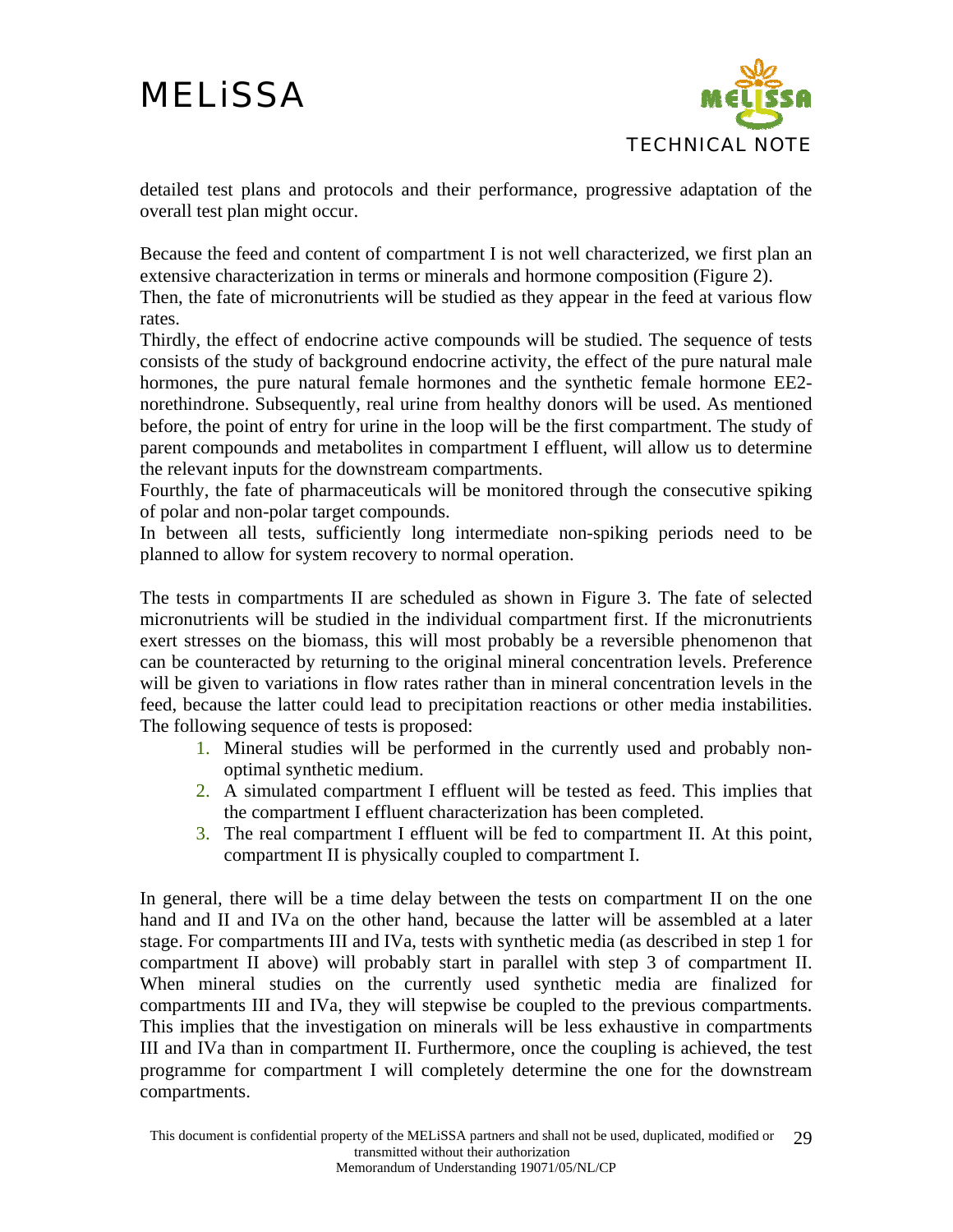



<span id="page-29-0"></span>

This document is confidential property of the MELiSSA partners and shall not be used, duplicated, modified or transmitted without their authorization Memorandum of Understanding 19071/05/NL/CP 30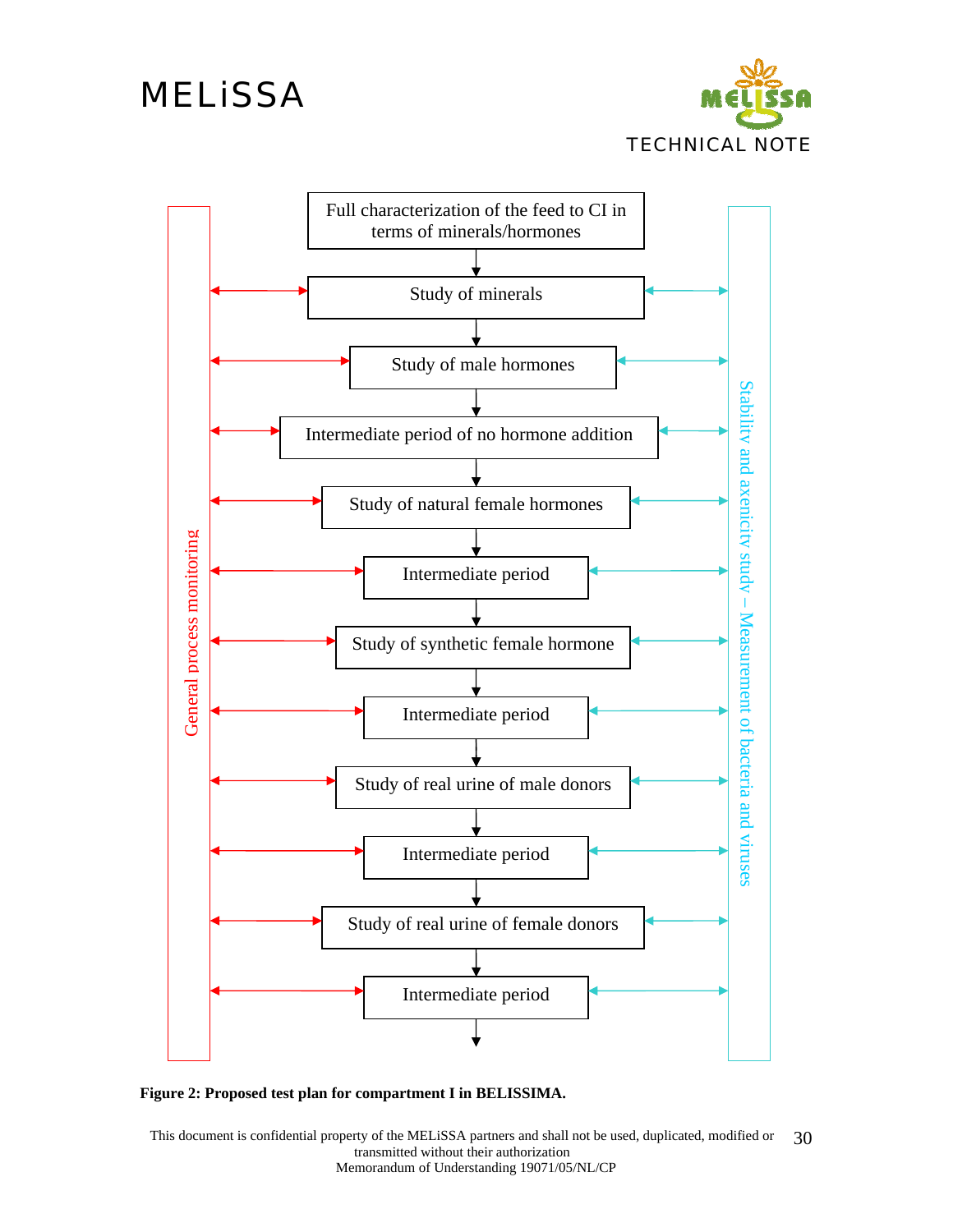



*Figure 2 (continued)* 

Based on a preliminary estimation of start-up time and timing for the various microcompound studies, the connection of compartment III to I and II will immediately receive effluent from compartment I which contains spiked male hormones. If further mineral studies in the absence of hormones are of interest, male hormone spiking in compartment I will need to be postponed. The early coupling of compartments has however the advantage that compounds or metabolites formed in one compartment can immediately be introduced in the next one, eliminating the need for spiking.

During all tests described above samples will be collected for axenicity evaluation. For the measurement of bacteria and viruses, samples will be taken in particular during intermediate periods where sampling frequency for the other studies is probably lower.

All tests will be performed under steady state concentrations, this is after approximately 5 hydraulic retention times. For all test conditions, either with separate or coupled compartments, general reactor performance will be monitored through regular samplings and measurements of gas, liquid and biomass.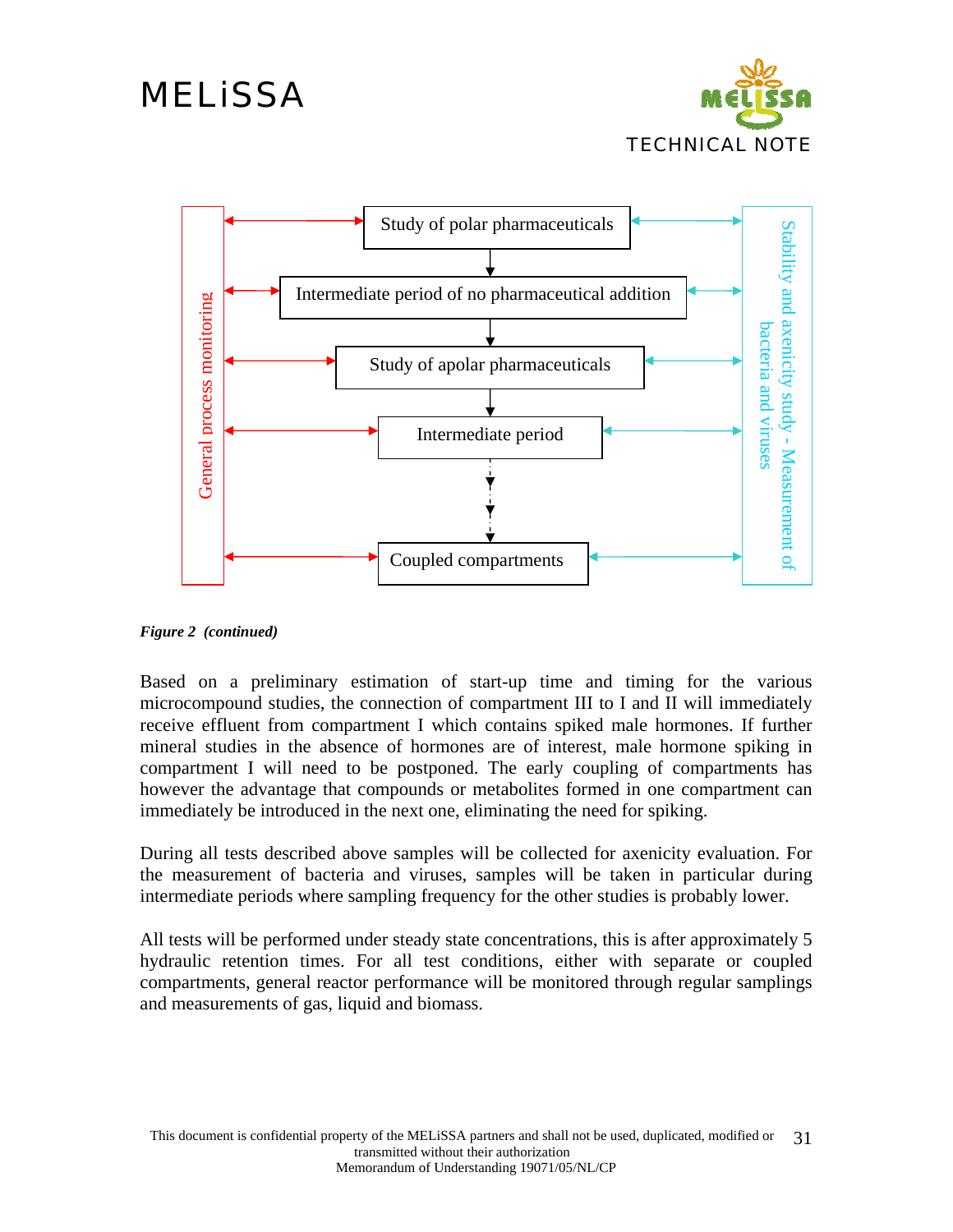



<span id="page-31-0"></span>**Figure 3: Proposed test plan for compartments II to IVa in BELISSIMA. The yellow part refers to tests in separate compartments which are more extensive in compartment II than in III and IVa, the green part to connected compartments I to IVa.**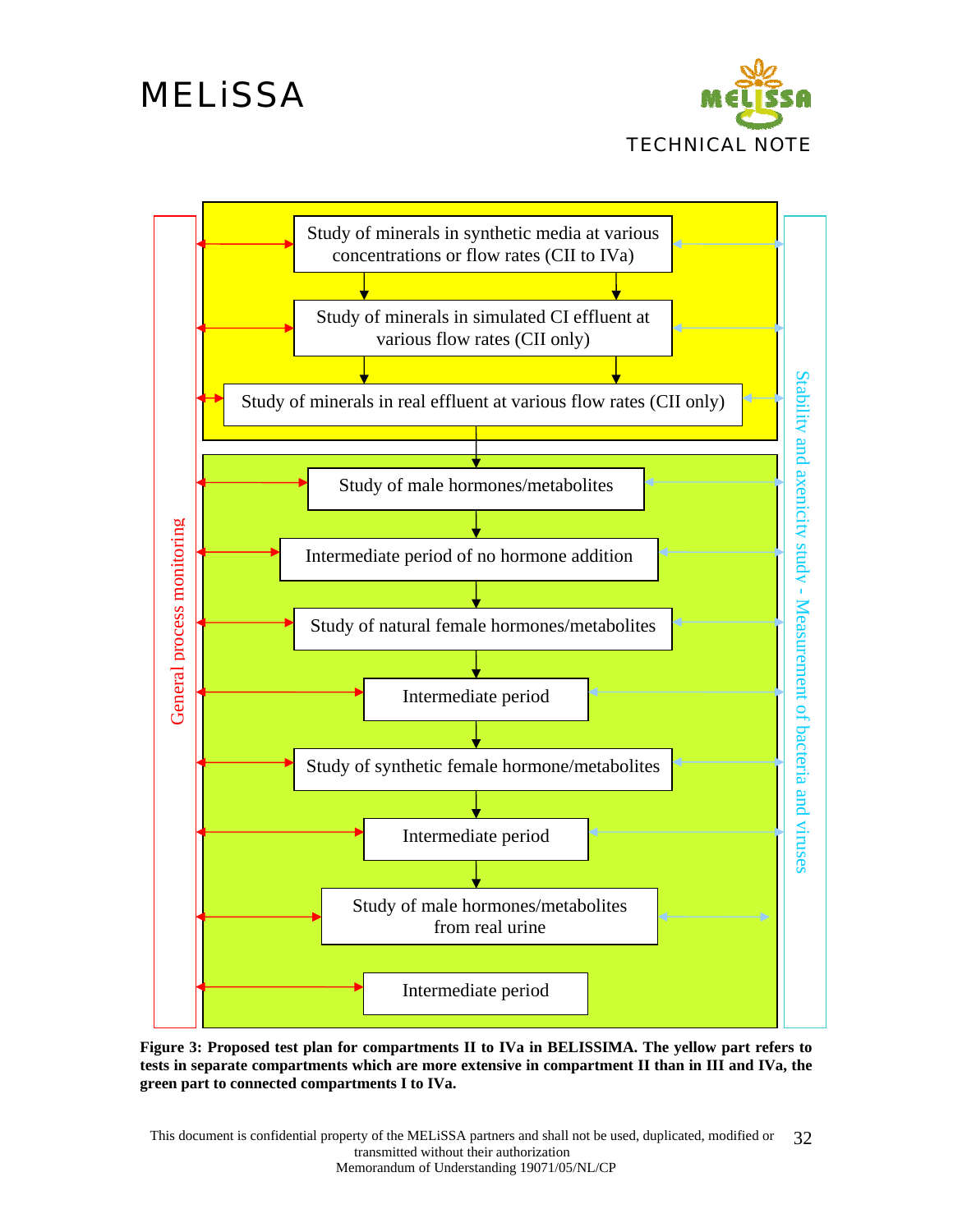

<span id="page-32-0"></span>

*Figure 3 (continued)* 

The resulting test plan is detailed for compartment I first, then for the individual compartments II to IVa and finally for the coupled compartments and closed loop.

#### **6.3.1.Compartment I individually**

The tests related to compartment I will start with an extensive analysis of the feed. This implies the analysis of its composition in terms of minerals and its background in endocrine activity and pharmaceuticals. To make sure that the analysis are statistically relevant we propose to perform analyses on at least 5 samples. Two types of feed will be considered: one with fecal material of healthy male donors, and one with fecal material of healthy female donors. The amounts of toilet paper and wheat, beet and lettuce will be as defined in the mission scenario for BELISSIMA. No urine will be added for this phase.

Compartment I will be started up with an inoculum from the corresponding unit in the Pilot Plant because this material will be best adapted. First, the inoculum will be cultivated to the final volume of the bioreactor without starting the membrane filtration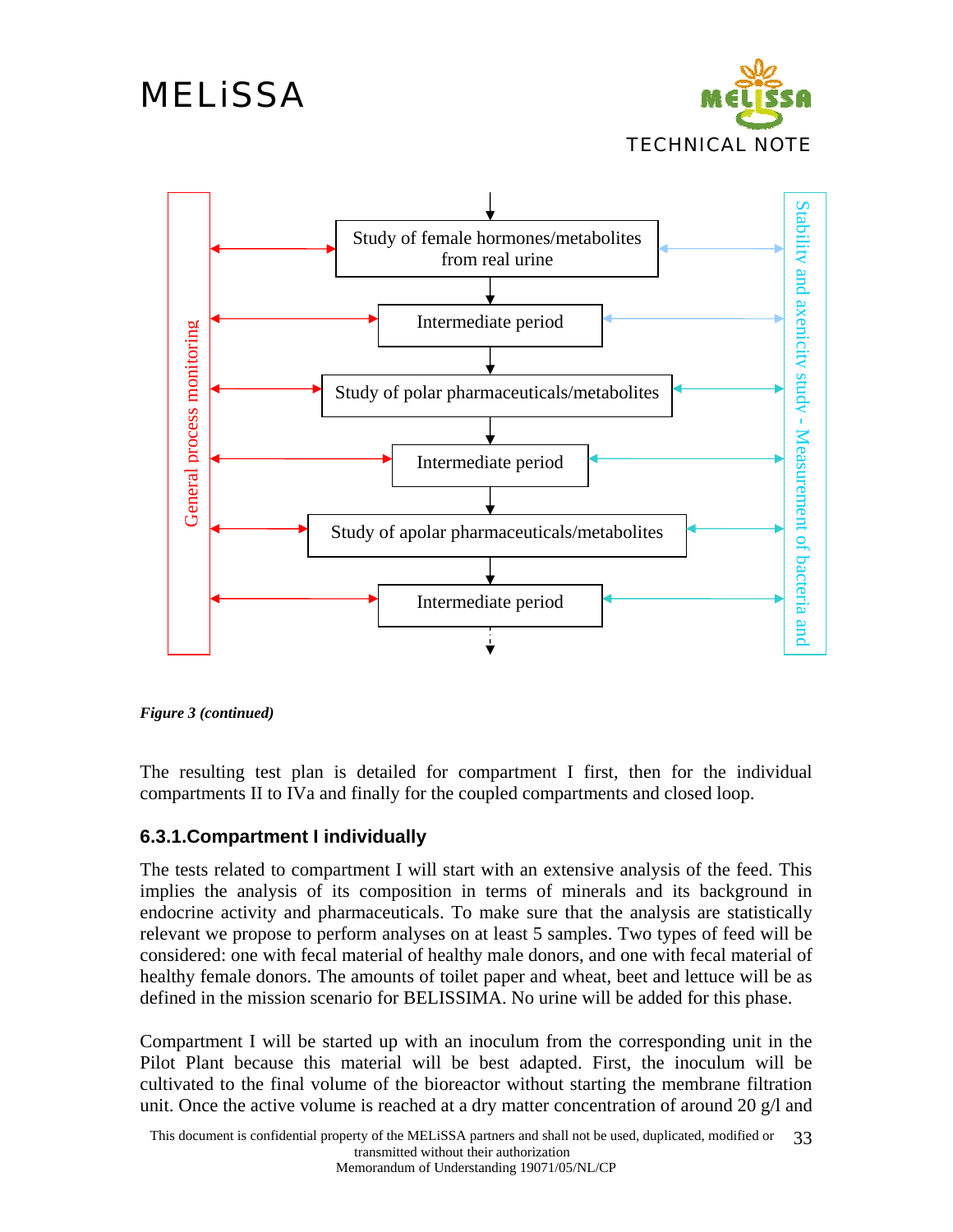

proper conversion rates are achieved, the membrane filtration unit will be started up. When the system has reached equilibrium, general reactor performance will be evaluated and compared to previous results obtained with compartment I. However, we will have to take into account that the mission scenario will be different compared to the one which has been used so far in MELiSSA and this may change the performance results. Once stable hydrolysis and VFA production has been achieved, the actual microcompound tests will be initiated. Taking into account that the hydraulic retention time (HRT) in the first compartment is close to 10 days, we estimate that start up will take at least 2 months. Stable performances achieved here, will be used as reference situation.

First, the fate of minerals will be investigated under continuous operation mode and in test periods, which will each last 5 hydraulic retention times to ensure that equilibrium conditions have been reached. No urine will be added to the feed. The target minerals were selected in TN80.12 and are given below

- anions: sulphate, phosphate and chloride
- cations: Na, K, Ca, Cu, Mg, Mn, Zn, Fe, Co, Mo.

Minerals will be determined on influent, effluent and biomass samples taking according to the details given in TN80.12 and uptake or release quantified. The main aim of the tests is to determine the stoichiometry rather than the dynamics. For each test period, at least 8 sampling occasions will be scheduled.

At a HRT of 10 days, each test will last at least 50 days. To rationalize the overall period of mineral testing, we propose to work at 2 different flow rates. These will be the normal flow corresponding to a 10 d HRT and e.g. a 2 times lower flow. Lower flows are preferred to higher ones to make sure that the microbial consortium can hydrolyze the feed at the same efficiency. However, if the first test indicates a shortage for a specific mineral, higher loads and flows may be more appropriate.

Changes in hydraulic conditions may exert stresses on the microbial biomass, so an intermediate period will be provided at normal operating conditions. Since it is assumed that potential stresses due to mineral shortages or surpluses are reversible, this is expected to be sufficient to return to the performance in the reference situation  $\pm$  10%. All further tests will be performed at a HRT of 10 days.

Second, the study of hormones will be initiated. It was agreed before (TN80.12) that the target compounds are the male hormones (androgens), the natural female hormones (estrogens) and the synthetic female hormone (17 $\alpha$ -ethinylestradiol).

Because the urine matrix may confound interpretation of the effects and fate of hormones, the hormone compounds will first be spiked to the feed without urine. They will be purchased as pure compounds. The order of testing is chosen based on the concentration levels expected and the complexity of the response. First the androgens will be spiked, then the natural female hormones and finally the synthetic female hormone. For men, the daily excretion varies between 7 and 85 µg/d, for women between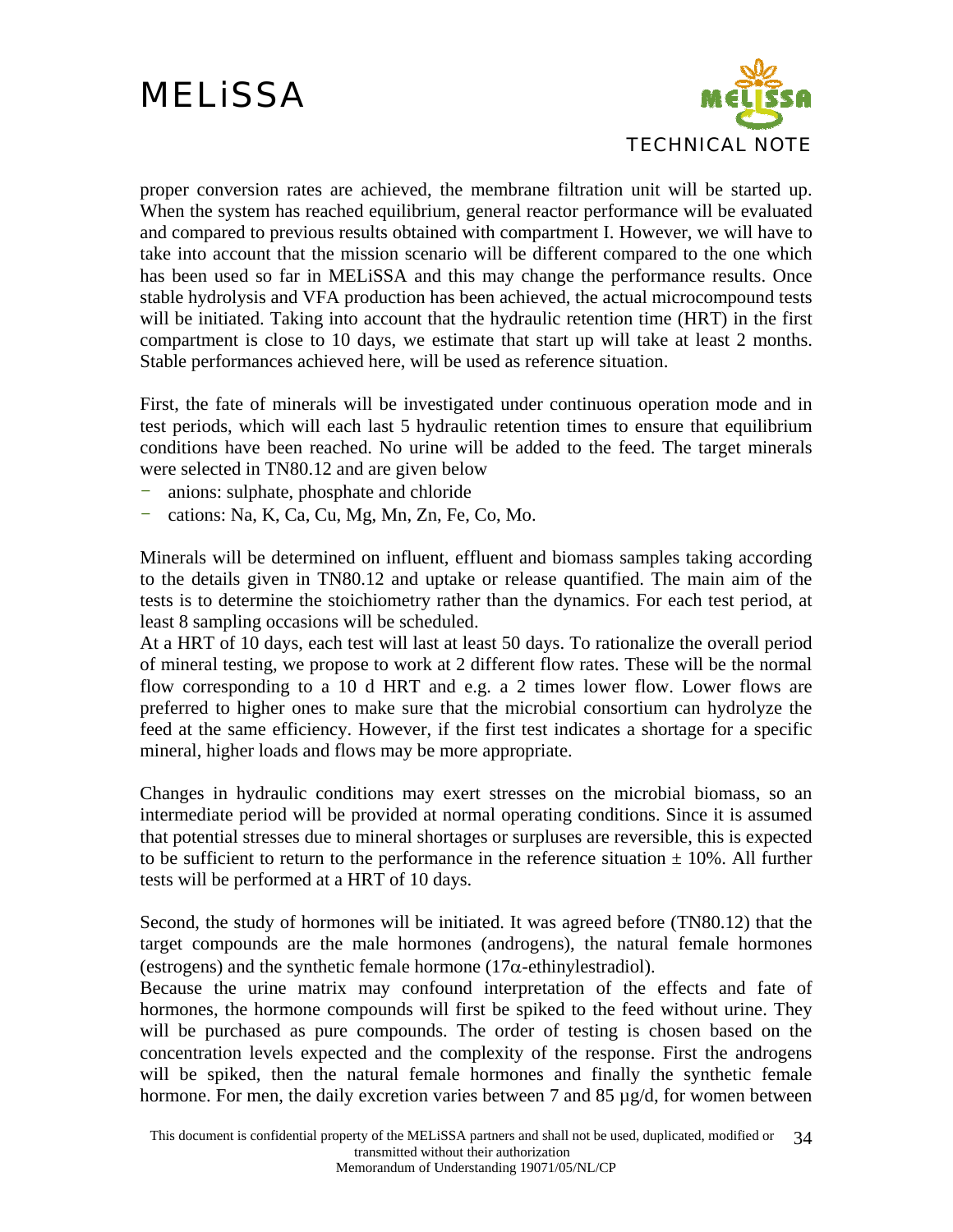

16 and 250 µg/d. Excretion of synthetic hormone have been calculated to be between 9 and 32 µg/d (see TN80.12). Because we do not know the extent of removal of hormones in the first compartment, we propose to perform the tests at the highest expected dosis. This will increase the chance of measuring differences in endocrine activity between inlet and outlet. Each test will last 5 HRTs, i.e. 50 to 100 days, and per test at least 8 sampling occasions will be planned. In between tests, intermediate periods without hormone spiking will be provided to recover reference situation performances  $\pm$  10% and to wash out remaining spikes or to desorb fractions attached to the biomass. In the intermediate periods the background endocrine activity will have to be monitored as well. In case no removal through adsorption is observed and no effects are measured on the microbial biomass or reactor performance, then intermediate periods are not required.

In a next step, real urine will be used. The first group of donors will be healthy male persons, the second group healthy females not using the anticonceptive pill and the third group healthy females using the anticonceptive pill. The main hormones present are respectively androgens, estrogens and estrogens  $+17\alpha$ -ethinylestradiol. This implies that the effect of  $17\alpha$ -ethinylestradiol will have to be evaluated in an indirect way, as the difference in response between the two last conditions. Moreover, it is not necessary to provide an intermediate test period between the latter two conditions because the estrogens will remain present anyway. To have some kind of standardization, urine from a number of people will be pooled. As was the case for the previous study items, each test will last at least 5 HRT and will include at least 8 sampling occasions. Unless specified otherwise, intermediate periods are provided to return to the reference situation  $\pm$  10%, if this is necessary.

Third, the study of pharmaceuticals is scheduled. The selected compounds are

- the sulfonamide antibiotic sulfamethoxazole
- the fluoroquinoline antibiotic ciprofloxacin
- analgesic and anti-inflammatory compounds: diclofenac and aspirin
- the β-blocker metoprolol
- the antidepressant diazepam.

A logical sequence is to use a polar compound before an apolar because the former has a lower tendency to sorb on the biomass and to cause memory effects. Ciprofloxacin would be the most and diclofenac the least polar compound of the selection. However, the use of antibiotics has a high potential to affect microbial community composition through the elimination of the bacterial fraction susceptible to it. In that case, aspirin is the most polar non-antibiotic compound, followed by metoprolol and diazepam. Finally, one compound may induce the enzymes for degradation of a structurally similar compound. The current selection of pharmaceuticals seems to be diverse enough at first sight. Due to the fact that little is known about the degradation pathways, it is not possible to anticipate interferences. Therefore we propose the following order of tests: aspirin, metoprolol, diazepam, ciprofloxacin, sulfamethoxazole, diclofenac. All tests will last at least 5 HRT until stable measurements are obtained. A minimum of 8 sampling occasions will be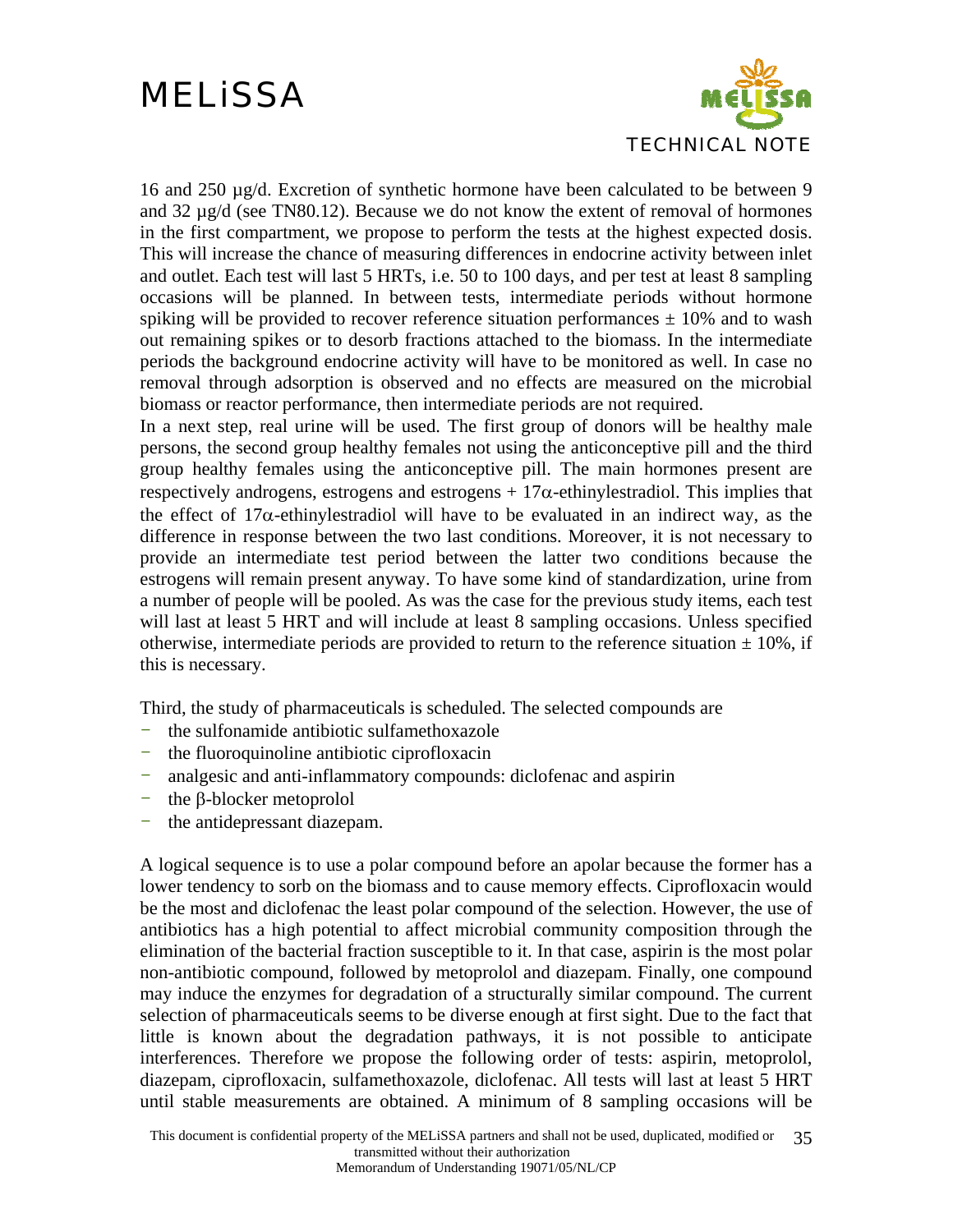

<span id="page-35-0"></span>provided. Intermediate periods are thought to be necessary to remove sorbed compounds and dilute remaining pharmaceuticals. However, when effects on reactor performance remain lower than a 10% deviation from the reference situation, they can be cancelled. In view of time restraints, the number of pharmaceuticals tested may be reduced to 2 or 3.

Even then, the total timeframe for the tests amounts to 3 years (see also [Figure 4](#page-38-1)), not considering any events or failures or serious effects warranting reinoculation.

At all test stages, regular reactor operation will be monitored and biomass samples will be collected for the axenicity and genetic stability study. Furthermore, batch tests may complement the work on microcompounds to elucidate removal mechanisms or e.g. to expand the concentration ranges tested.

#### **6.3.2.Compartment II individually**

Compartment II will be inoculated with a preculture of *Rhodospirillum rubrum*. Through gradual increase of the light intensity and the flow rates to a predetermined value, the biomass will be increased towards the desired equilibrium concentration. Culturing will occur in continuous mode. The medium will be as defined by Segers and Verstraete. Although this medium may not have the optimal mineral composition, all past MELiSSA experience is based on it. Therefore, we need this condition as a reference. HRT is typically between 1 and 5 days. The minimum time to achieve steady state conditions will therefore be between 5 and 25 days. Once VFA removal rates and biomass production have been reached which are comparable to previous tests performed under the same conditions, this will be considered as the reference situation.

After start-up, the mineral study will be initiated at the design flow rate. Attention will be paid to the fact that light intensity, C, N and P availability etc. are not rate limiting. It is assumed that equilibrium conditions will be achieved after 5 HRT. Influent, effluent and biomass samples will be taken at regular time intervals for mineral analysis, quantification of uptake and/or release and stoichiometry determination of growth kinetics. The minimum number of sample occasions will be 8. Subsequently, flow rates will be decreased down to 2 different levels. Lower flow rates are preferred compared to higher ones because the former will reduce the total amount of minerals supplied and may indicate shortages. If reactor performances are suboptimal under these conditions, some intermediate phase must be provided to restore the normal operating conditions and transformation rates.

After the synthetic medium of Segers and Verstraete, a simulated version of compartment I effluent will be tested. This will mimick the mineral composition of the compartment I effluent under the reference situation. Again, mineral uptake and/or release will be determined at the same three flow levels as tested before and under the same conditions as mentioned before.

In a final step, the real effluent of compartment I will be fed to compartment II. This may require some manipulations to sterilize it. In separate tests, the effect of e.g. sterile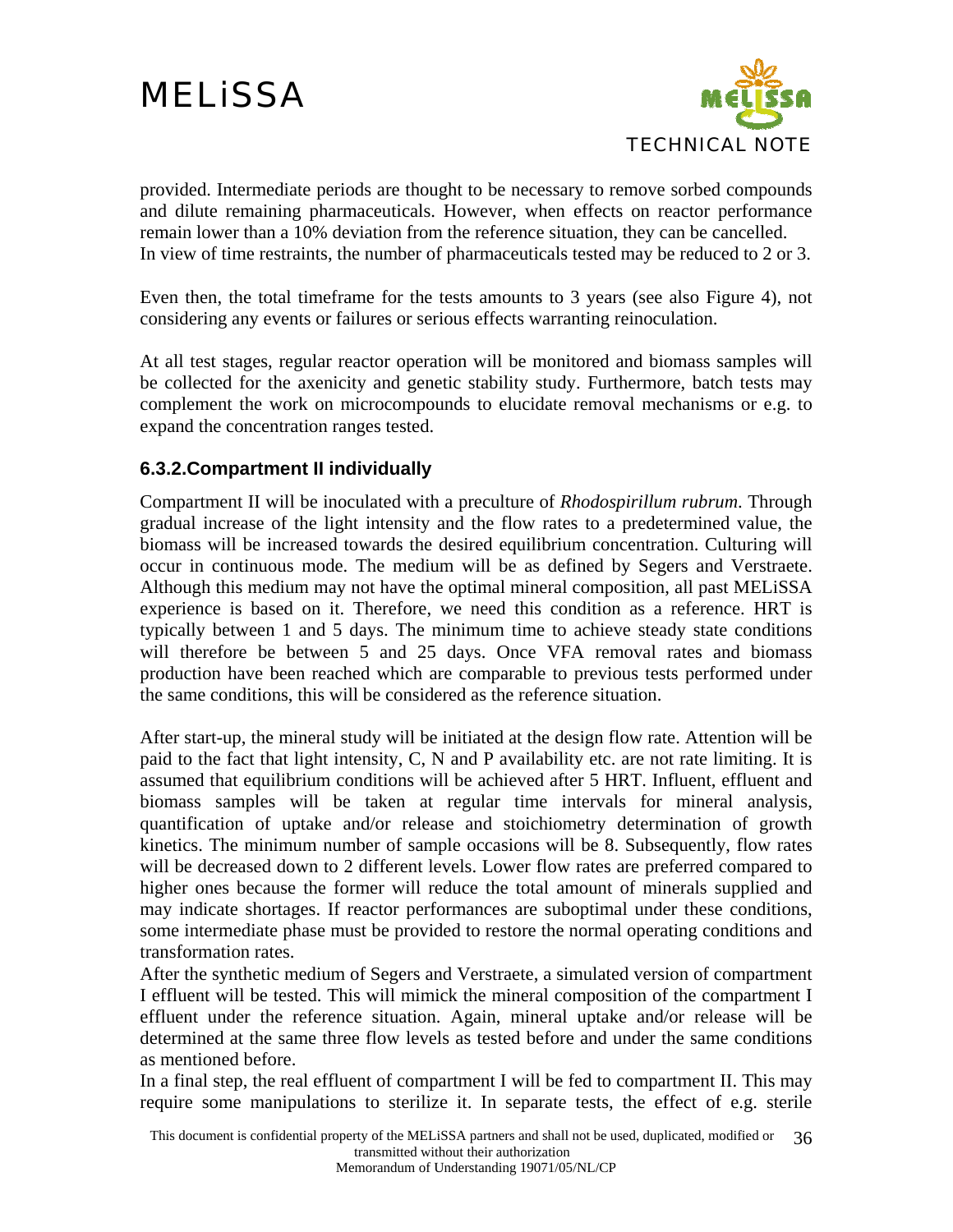

<span id="page-36-0"></span>filtration on mineral composition will be verified. Due to the color of compartment I effluent, the illumination may have to be adjusted. As for the previous tests, the mineral study will be performed at three flow rates. This phase is the actual coupling of compartment II to I. Form then on, all tests in compartment II will be determined by the test plan of compartment I since this operates at a higher retention time. For instance, the hormone investigations will be started directly with real effluent from compartment I and will contain either the non-degraded or non-transformed parent compounds or th emetabolites.

At all test stages, regular reactor operation will be monitored and biomass samples will be collected for the axenicity and genetic stability study. Furthermore, batch tests may complement the work on microcompounds to elucidate removal mechanisms or e.g. to expand the concentration ranges tested.

When severe stresses on the MELiSSA organisms are detected or contaminations occur, compartments may need to be reinoculated. Stresses due to mineral imbalances are expected to be reversible and will most probably not warrant replacement of the biomass. Contaminations may particularly become problematic once real compartment I effluent is being used. In any case, backup cultures will be needed to allow for a quick restart of the reactor.

#### **6.3.3.Compartments III and IVa individually**

Although the design of compartment III will allow both the use of biostyr carriers and glass beads, the carrier material in compartment III will first be glass beads to avoid sterilization problems. Following the start-up procedures developed by UAB, the coculture of *Nitrosomonas europeae* and *Nitrobacter winogradskyi* will be grown on the carriers, first under batch conditions with internal recycle, later on in continuous mode. The synthetic medium will be the one described by Wijfels. Once nitrification rates have been reached which are comparable to previous tests performed under the same conditions, this will be considered as the reference situation.

For compartment IVa, the start-up procedure will be similar to the one described for compartment II, using *Arthrospira* as the inoculum and the synthetic medium defined by Zarrouk. Reference performance will refer to biomass production rates and nitrate removal comparable to other tests performed in the MELiSSA consortium.

Although the synthetic media may not have the optimal mineral composition, all past MELiSSA experience is based on it. Therefore, we need this condition as a reference. The minimum time to achieve steady state conditions will be 5 HRT.

The first series of tests with the individual compartments will be performed using the synthetic media at three flow rates. The maximum flow is the design flow. The 2 others will be lower. These tests will most probably be finalized in the same time period as the mineral investigations with real compartment I effluent in compartment II. Therefore, coupling of compartment III to the 2 previous ones is possible.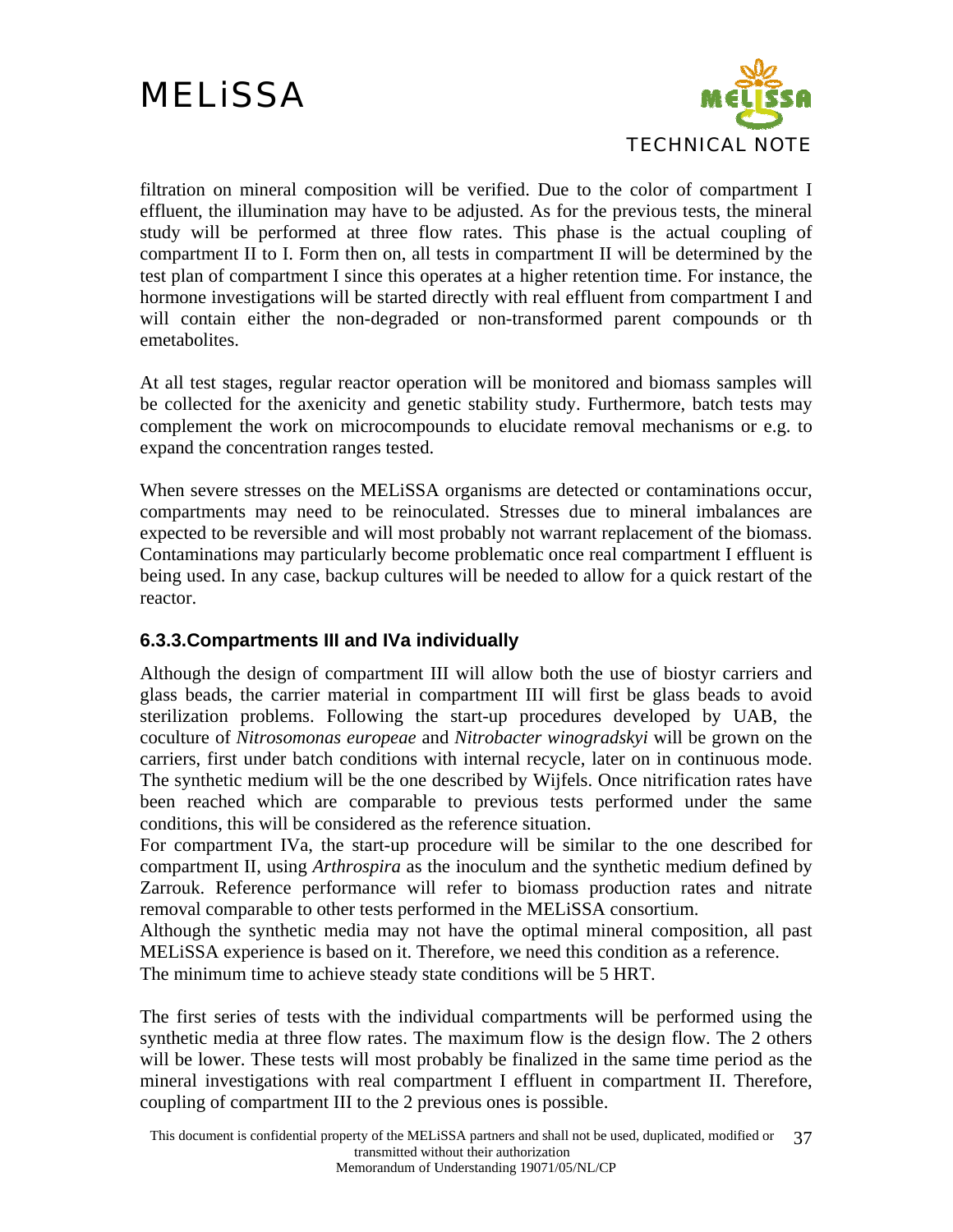

#### <span id="page-37-0"></span>**6.3.4.Coupled compartments**

Compartment III will be coupled to compartment I and II once the mineral tests for both have been finalized. At that time, compartment I will receive synthetic male hormones, which will be passed on to compartment II and III.

Coupling of compartments implies an extensive interphase study to evaluate the effect of specific technologies on effluent composition and this should result in a trade-off of technologies. Coupling will be performed stepwise: first II to I, then III to the 2 previous ones, then IVa. Once the compartments are coupled, the test plan in compartment I determines what happens in the rest of the loop because it operates at the highest HRT and because some compounds may be transformed or (partially) degraded here..

All studies for the coupled compartments will be performed at the design flow rates. First, the compartment I effluent obtained after spiking with the pure hormones will be used as feed to the coupled set-up, and afterwards the effluent obtained during real urine tests. The order of hormone and pharmaceutical drugs studies is also valid for compartments II to IVa.

Intermediate periods will be foreseen if severe diversions from regular reactor operation are being observed.

#### **6.3.5.Countermeasures**

It is not clear yet which type of countermeasures will be relevant for BELISSIMA. The test plan will largely depend on the outcome of the various microcompounds studies.

#### **6.3.6.Tentative test planning**

[Figure 4](#page-38-1) shows the relative timing of the various microcompound studies as described in detail before. Around 8 months of operation, compartment II will be coupled to compartment I.

Construction of compartments III and IVa will be finalized 8 months after start-up of compartments I and II. After the mineral investigations with synthetic media at various flow rates it will be possible to couple them to compartments III and IVa after about 12 months of operation for compartment I and II and 4 months of operation for III and IVa.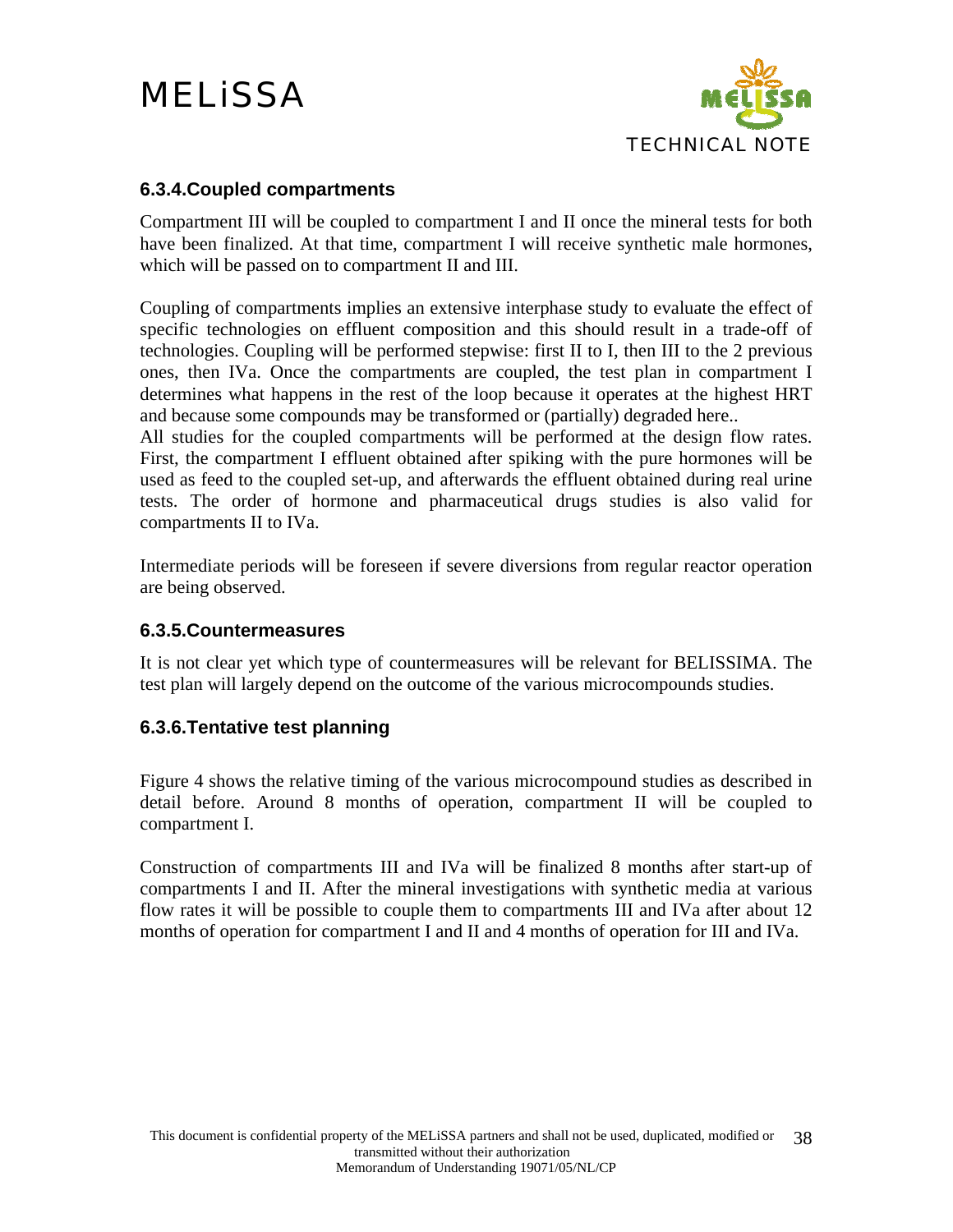

<span id="page-38-0"></span>

<span id="page-38-1"></span>**Figure 4: Tentative planning of the microcompound tests in the different MELiSSA compartments.** 

#### **6.3.7.Concluding remarks**

At all test stages, regular reactor operation will be monitored and biomass samples will be collected for the axenicity and genetic stability study. Furthermore, batch tests may complement the work on microcompounds to elucidate removal mechanisms or e.g. to expand the concentration ranges tested.

During and in between tests, time will have to be provided to perform maintenance activities, calibrations, etc.